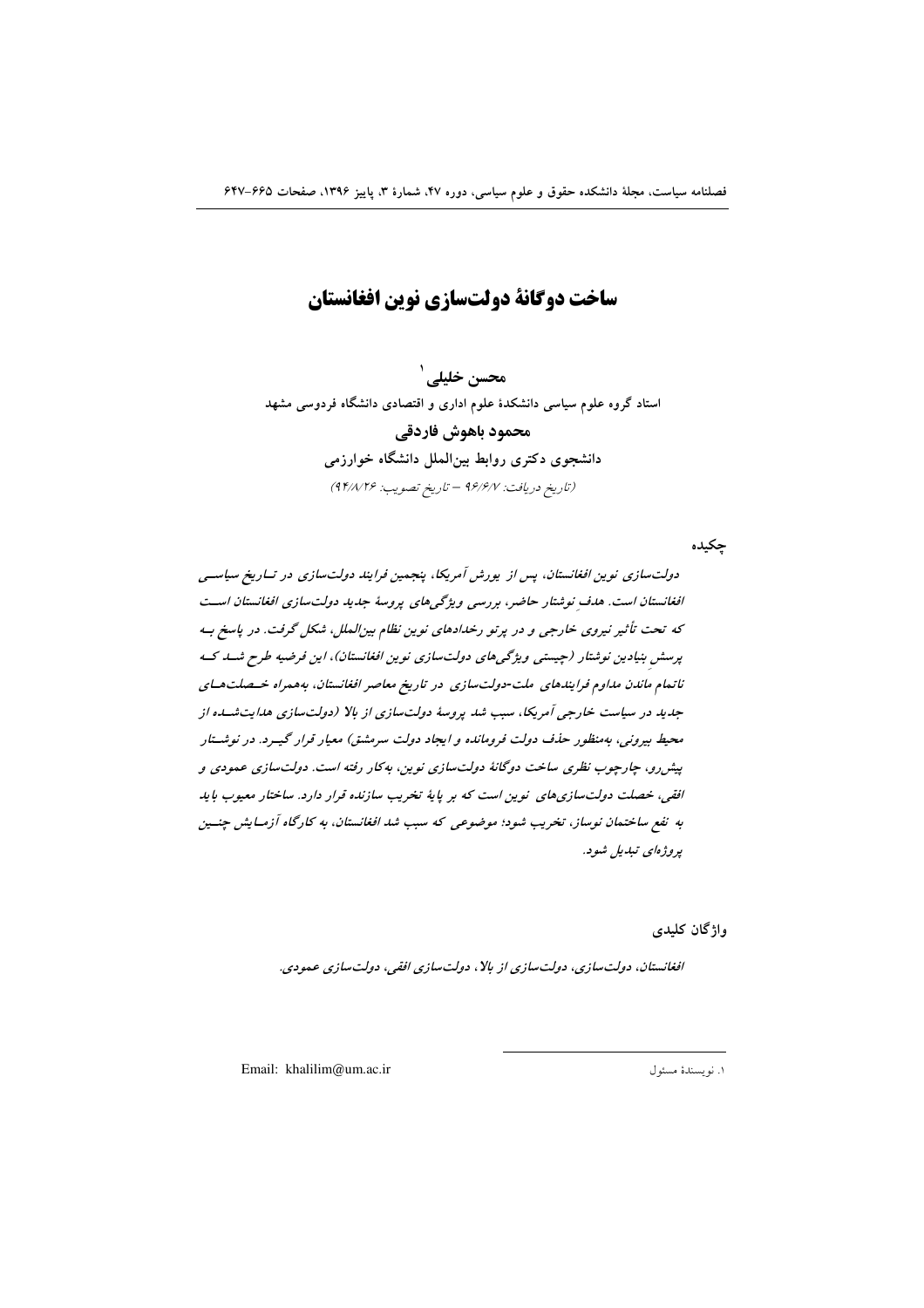#### مقدمه

اصطلاح دولت ورشکسته، چارچوبی تحلیلی برای بررسی کارکرد دولتهاست. واقعهٔ سـیتامبر ۲۰۰۱ و یافشاری آمریکا بر نقش القاعده بهعنـوان کـانون تروریـسم و تأکیـد بـر ویژگـی۵حـای افغانستان بهمثابهٔ دولتِ مستعدِ حمایت از تروریسم، از نخستین صحنههـای مواجهـهٔ بـوش بـا پدیدهٔ دولتهای ورشکسته بود. تعبیهٔ این مفهوم در سند امنیت ملی سپتامبر ۲۰۰۲ که با تأکیــد بر زمینههای اقتصادی شکل گیری این دولتها همـراه شـد، ضـرورت مقابلـه بـا آن در سـطح راهبرد امنیتی آمریکا (در آستانهٔ قرن بیستویکم) را ملموس کرد. بهزعم سیاستگذاران آمریک)، تضعیف رکن حاکمیتی ملت\_دولت یک کشور که می تواند با نشانههایی چون گسترش تردیــد در باورهای ناسیونالیستی همراه باشـد، بـهعنـوان زمینـهٔ ظهـور جریــانهـای افراطـی ملهــم از خشونتگرایی مذهبی، نبردهای داخلی، نسل کشی و فعالیتهای تروریستی در آن سـرزمین تلقی شد؛ که در شبکههای فراملی تروریستی می تواند تهدیدِ کشورهای پیشرفته باشد.

شرايط كنترل نشدني داخلي، مرزهاي نفوذيذير، ضعف نهادهاي قضايي، مراجع انتظـامي و امنیتی، وجود گروههای گستردهای از جوانان فقیر و ناامید که اعتراضهای قـومی و مـذهبی را پناهگاهی امن یافتهاند، میتواند زمینهای مناسب بـرای تبـدیل شــدن ایــن کــشورها بــه مــأمن تروریسم بین|لمللی باشد. نظریهٔ تغییر رژیم بهعنوان رویکرد مکمل یا پاسخ کارامـد در جهـت رویارویی با تھدید حاصل از دولتهای فرومانده تجویز شد؛ سیاستی که گمان می شد از طریق جایگزینی حکومتی قانونگرا و مقتدر، افزونبر استقرار نظمی آمرانه در کنار ترویج آزادیهای مدنی، در سطح رفتار خارجی نیز زمینههای پیروی از اصـول دموکراتیـک صـلحگـرا را فـراهم میآورد. یکی از آوردگاههای اصلی آزمون نظریهٔ تغییر رژیم بههمراه دولتسازی اقتدارگرایانه، افغانستان بود. دولتسازی نوین، ویژگی بنیادین دوران پس از یورش آمریکا به افغانستان است که در پی ناکامی روندهای چندگانهٔ ملت\_دولتسازی افغانهـا، شـکل گرفـت، زیـرا تخریـب سازندهٔ کشور فرومانده، معبری برای دخالتجویی های آمریکا و حامی توجیه اخلاقی دخالت در منطقهٔ زایندهٔ خشونت بود. برای بازنمایی دولتسازی جدید، از چـارچوب نظـری سـاخت دوگانهٔ دولتسازی بهره گرفته شد که به روند دولتسازی نوین از دو منظـر طـولی (افقـی) و عرضی (عمودی) می پر دازد. دولتســازی نوییــدای افغانــستان، هــم دارای جنبـهٔ افقــی اسـت (تشكيل دولت موقت، دولت انتقالي، تـصويب قـانون اساسـي و فـراهم شـدن زمينــهٔ حقــوقى مناسب برای برگزاری انتخابات ریاست جمهوری) و هم، بُعـد عمـودی (بازسـازی اقتـصادی، بازسازی اجتماعی، تشکیل ارتش ملی، خلع سلاح) دارد.

از حیث پیشینهٔ پژوهش، برخی مضامین نوشتارهای امینیان و کریمبی قهـرودی (۱۳۹۱)، دهشیار (۱۳۸۷)، دهشیار (۱۳۸۸الف)، دهشیار (۱۳۸۸ب)، متقبی (۱۳۸۸)، محمـدیان (۱۳۹۰)،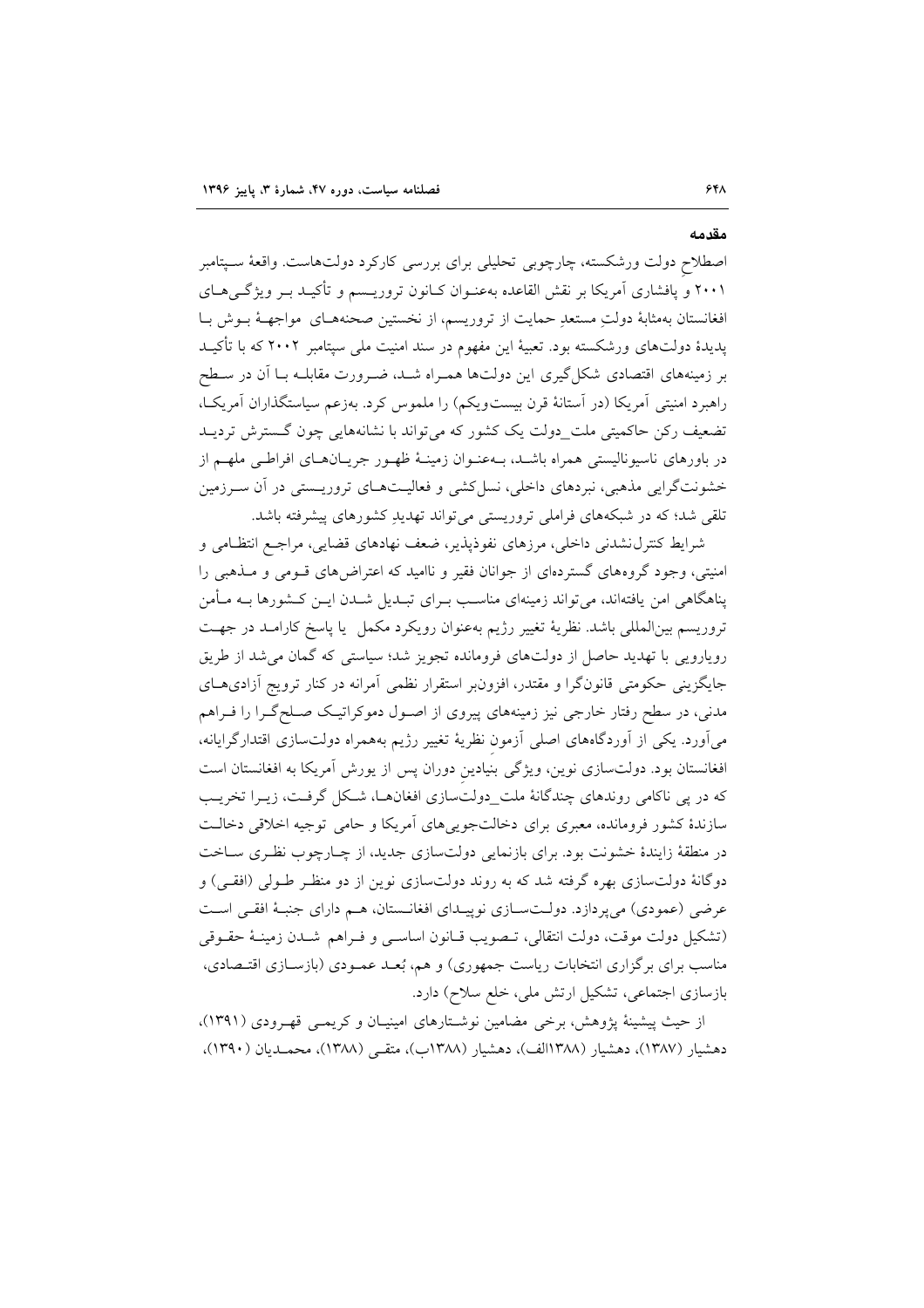واعظی (۱۳۸۱) و واعظی (۱۳۹۱)، با برخی محتویـات مقالـهٔ حاضـر، تـشابهاتی دارنــد. روش نوشتار حاضر، تطبیق دولت سازی نوین در افغانستان با نظریهٔ ساخت دو گانهٔ دولت سازی است.

### مفاهدم نظرى

پدیدار شدن دولت مدرن در اروپا، روندی درونزا بود که محصول تکامل تدریجی واحـدهای سیاسی پیشین بوده است (برنل و رندال، ۱۳۸۹: ۱۶۰). کشورهای جهان سوم با ناهمزمـانی در فراینــد ملت\_دولت سازی، مواجه بودهاند که سبب بروز تعارضات جامعهشناختی، شده است. به همین دلیلی فرایند ملت دولتسازی در کشورهای جهان سـوم، اغلـب وارداتـی بـوده و بـا سـاختار داخلی این کشورها سازگاری نداشته است (ساعی، ۱۳۸۹: ۲۳۱-۲۳۰).

دولتسازی <sup>۱</sup> اصطلاحی است که از دههٔ ۱۹۹۰ رواج یافت. دولت در ادبیات سیاسی به سه معنا بهکار میرود؛ به معنـای کـشور و متـشکل از چهـار مؤلفـهٔ سـرزمین، مـردم، حکومـت و حاكميت (هـلـد، ۱۳۸۶: ۸۹)؛ به معناي هيأت دولت و منظور از آن، قوهٔ مجريهٔ حكومت (كابينـه)؛ و به معنای حکومت شامل سه قوهٔ قضاییه، مجریه و مقننه. دولتسازی، به معنای ایجاد نهادهـای مقننه، قضاییه و مجریه یا نهادسازی سیاسی و حقوقی است (شفیعی، ۱۳۸۳: ۳۳). در این معنـا، ســه کارویژهٔ قانونگذاری، امور اجرایی و امور قضایی (ساعی، ۱۳۸۹: ۲۳۰)، در سـاخت دولـت، اهمیـت می پابد و دولتهای ناکام را عامل جدی چالشهای بـزرگ جهـانی از فقـر تـا انـواع مختلـف امراضی که بشر را تهدید میکند، شناخته است. در تعریفی دیگر، دولتسازی در مورد توسعهٔ نهادهای حکومت مداری کاربرد می یابد که به دولت مداری کارامد منجر می شود .(Bremmer, 2003:29)

برخی دولت سازی را توانایی دولت برای انباشت قدرت بهعنـوان ظرفیـت ملـی و انـسجام نهادي مي دانند (Jaggers,1992:29 حاتمي،١٣٩٠: ١١٢-١١١). مركز توسعهٔ جهاني، دولتسازي را ایجاد و تقویت نهادهای لازم برای حمایت از توسعهٔ سیاسی، اقتـصاد و اجتمـاعی بلندمـدت میداند (اونیل، ۱۳۹۱: ۴۰). برخی، دولتسازی را فرایند ایجاد نظم مدنی و کارکردهای حکومتی در کشورهایی میدانند که از یک دورهٔ جنگ یا دیگر اشکال اغتشاش، بیرون آمـدهانــد (حـاتمی، ۱۳۹۰: ۱۱۲-۱۱۱). به دولتسازی، از دو منظر بیرونی و درونی، نگریسته می شود؛ یکی اینکه دولت یدیده ای درونی است و منشأ داخلی دارد که توسط نیروهای داخلی یک کشور شکل می گیـرد. دیگر اینکه، دولت پدیدهای بیرونی و دارای منشأ خارجی است که توسط نیروهای خارجی بـر مردم یک سرزمین تحمیل می شود. در پیوند با منبع درونی شکل گیری دولت و کــارکرد آن، دو نظرية انداموارگي و ابزارگونگي (بشيريه، ١٣٨٢: ٩٥؛ وينسنت، ١٣٧١: ٣١۴) وجـود دارد؛ و درخـصوص

1. State Building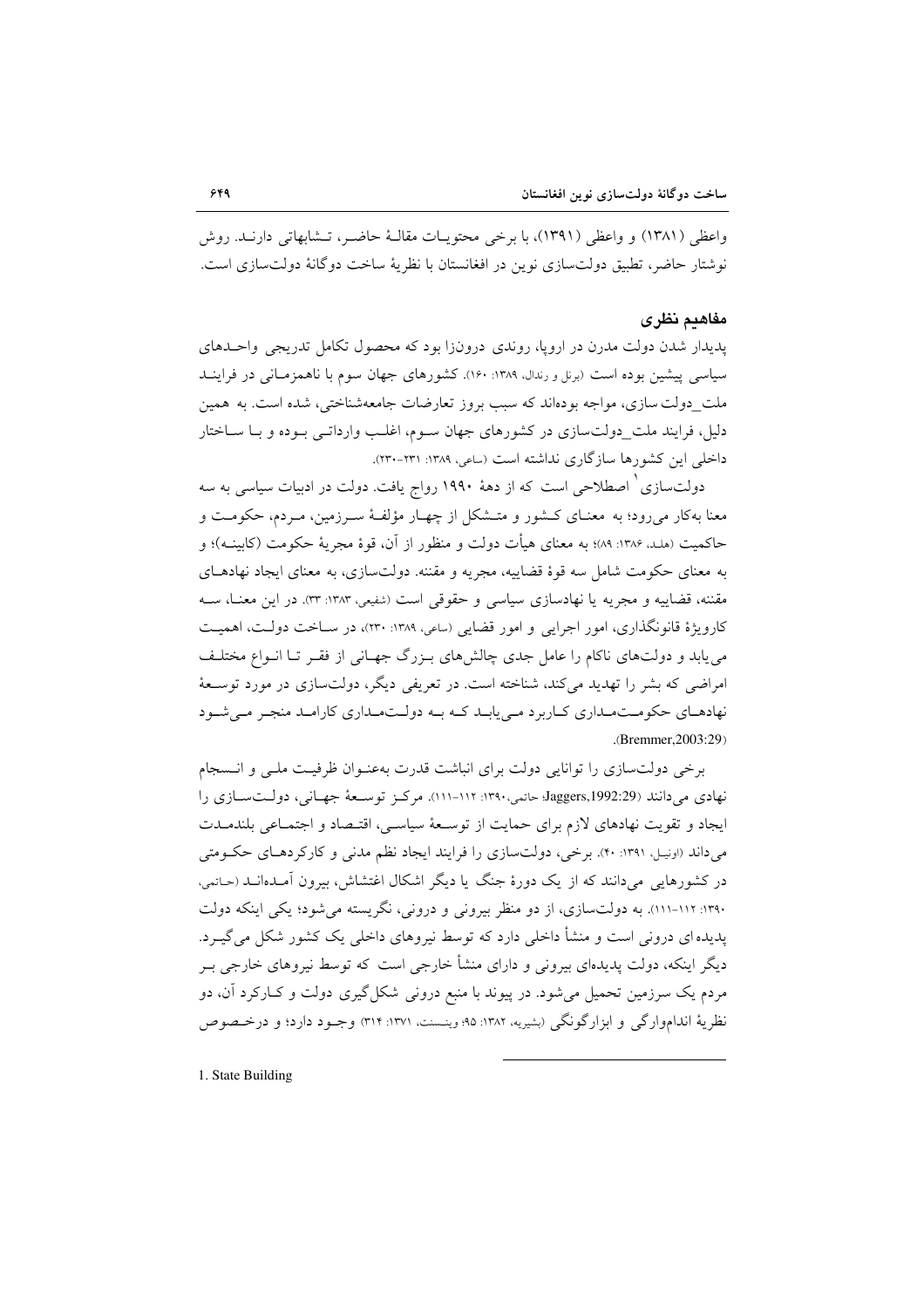منشأ خارجی دولت این عقیده وجود دارد که دولت پدیدهای است که توسط گروههای داخلــی یک کشور یا جمعیت و ملت موجود در یک محدودهٔ جغرافیایی، شکل نمبی گیبرد (نیوتیون و وان دن.۱۳۹۰: ۲۲)، بلکه دولت، گاه در نتیجهٔ اجبار و بهویــژه از ناحیــهٔ خــارج بــر مــردم و ســرزمین خاصی تحمیل می شود و فعل وانفعالات طبیعی لازم بهرای دولـتسـازی طـی نمـی شـود. ایـن وضعیت را «پروژهٔ دولتسازی» و «دولتسازی مبتنی بر زور»، نامیدهاند؛ یعنی دولتسازی یک برنامهٔ عملی است که معمولاً قدرت هژمون در راستای منافع خود بر مردم یک کــشور تحمیــل می کند (شفیعی، ۱۳۸۳: ۳۴). دولتسازی با سرمنشأ بیرونی، برآمده از رقابتهای جنگ سرد بــود و برای گسترش حوزهٔ نفوذ و افزایش متحدان اقدام بـه کمـک۵ـای اقتـصادی و گـاهی مداخلـهٔ نظامی جهت روی کار آمدن دولتی همگام با سیاستها می شد (جوریس، ۱۳۸۷: ۳۶-۳۹).

نظريات جديد دولتسازي، به هنجاري و تجربي، تقسيم مي شوند. دستهٔ نخست، به دولت از اين ديدگاه كه بايد چگونه باشد و چه بايد و چــه نبايــد انجــام دهــد، مــي پردازنــد و ســعي می کنند به ماهیت دولت و کارکردهای آن و روش و آرمـانهـایی کـه بایــد در پـیش بگیــرد و نبایدهایی که پـیش(و دارد، بیـردازد (نیوتـون و وان دث.۱۳۹۰: ۲۲-۲۱). دسـتهٔ دوم، نظریـات تجربـی دولت است که به بررسی دولت از بُعد چیست و چگونه میپردازند. توجه خاص به نظریههای دولتسازی در دههٔ ۱۹۷۰ در غرب رونق گرفت و در جریان بازاندیشه های مطالعـاتی اواخـر قرن بیستم دوباره بر آن تأکید شد و رهیافتهای نظری مختلفی در مـورد رونـد دولــتســازی شکل گرفت. در رهیافت نخست، جنگ و دولت سازی، کانون توجه قرار گرفت و نقش جنگ به عنوان مو تور محرکه در دولت سازی اهمیت یافت (هلـد، ۱۳۸۶: ۲۰-۶۶؛ حیـدری، ۱۳۸۹: ۳۹-۳۷). دو .<br>نکته در دیدگاههای این گروه وجود دارد: نخست، جنگ موتور محرکهٔ تاریخی است و بهطـور خاص عامل اصلی پیدایش دولتهای مدرن است؛ و دوم، تأکید بر نقش ژئوپلیتیک یــا تهدیــد نظامی در تعیین نوع دولتسازی دولتهای در حـال تأسـیس Brtmag,1997: 367؛!!  $(\gamma_{\mathcal{F}-\mathcal{F}})$ 

در رهیافت دوم، تحلیــل هــای اقتــصادی و اجتمــاعی، کــانون توجــه اســت و رونــد ملت\_دولتسازی را با روند پیرایش دولت مطلقه و فئودالیسم در ارتباط میداننـد کـه از بطـن بحرانهاي نظام فئيو دالي و بيراي حفيظ انسيجام اجتمـاعي سير بير أورد (Anderson, 1974:18؛ حاتمی،۱۳۹۰: ۴۰-۳۶٪. در رهیافت سوم، تحلیل های فرهنگی از دولتسازی، مورد توجه است و از مقولهٔ چرخش فرهنگی بهره می برند. آنچه این گروه را از رهپافتهای پیشین جـدا مـی سـازد، دیدگاه آن است که به مباحث نظری بیش از مباحث تجربی و عملی بها میدهند. به نظـر آنهـا عامل اصلي پيدايش دولت مدرن بيشتر عوامل فرهنگي(ند و عوامل تجربي همچــون جنــگ پــا ژئوپلیتیک یا بحرانهای نظـام سـرمایهداری بیـشتر موجـب شـتاب بخـشیدن در شـكل گیـری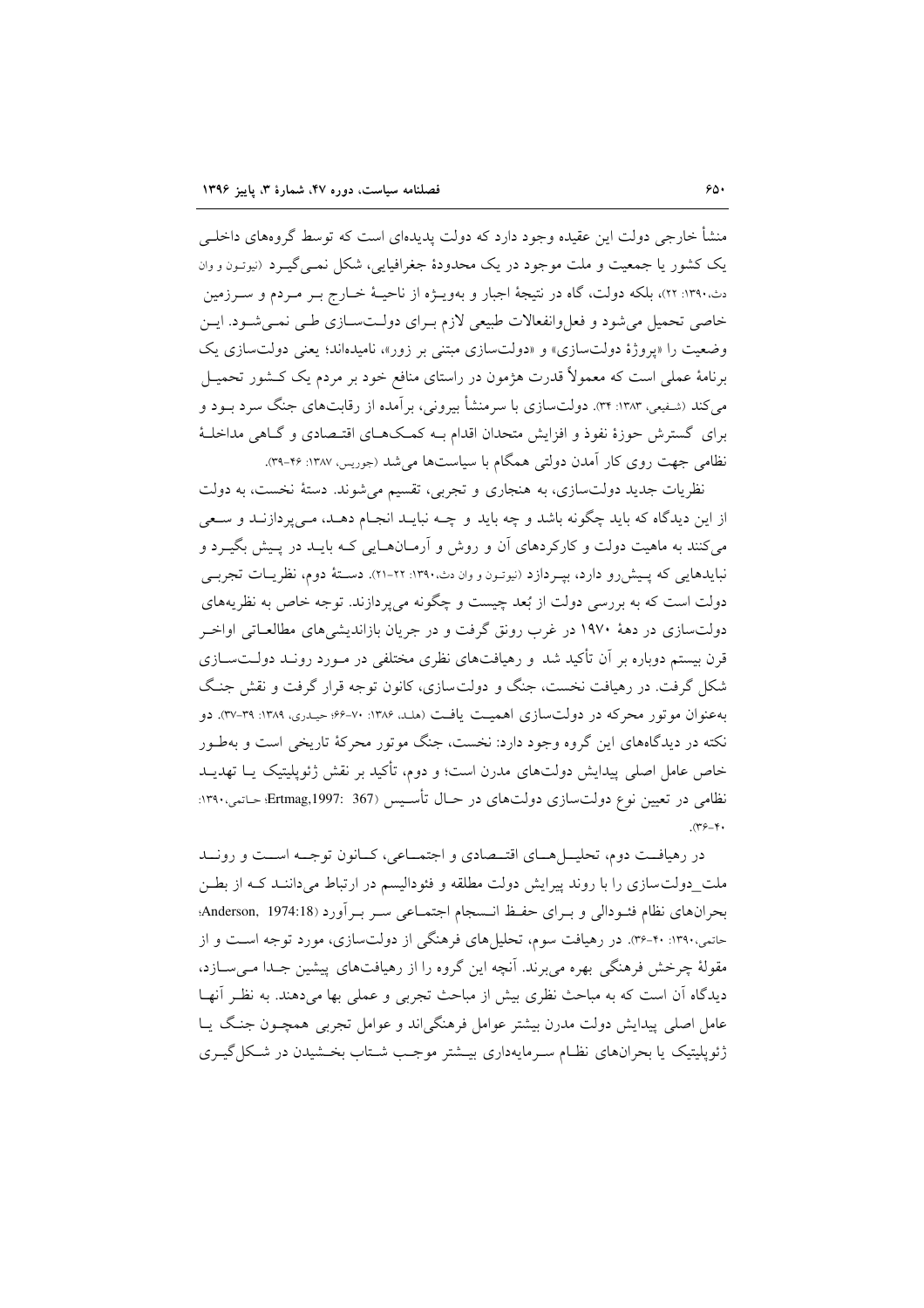دولتاند نه بهعنوان عامل محوری (Groski, 2003: 159). در رهیافت چهارم، بر دولت سازی در جهان سوم، تمرکز کرده و به تطبیق پدیدهٔ دولتسازی در جهـان سـوم بـا اروپـا مـی پـردازد، چنانکه میگدال استدلال میکند دولتهای جهان سوم پس از جنگ جهانی دوم تکوین یافتهاند. درحالي كه دولتهاي جهان سومي برخلاف دولتهاي مدرن ارويايي نمي توانند خودشان مرز هايشان را تعريف كنند (Groski,2003:159؛ حاتمي، ٣٩٠: ٣٠-٣۶).

پدیدهٔ دولتسازی امر متأخری نسبت به همنوع آن در غرب بود و از آنجا کـه هـر پدیــدهٔ واردشده به یک محیط، نیازمنـد الزامـات و بـسترهای اجتمـاعی خـود اسـت، در بـسیاری از کشورهای جهان سوم بر ضرورت تقویت زمینهٔ لازم برای آن تأکید شد (زرگه، ۱۳۸۷: ۵۴-۴۳). نیز، دولت مدرن در غرب، چه ناشی از جنگ دانسته شود، چه منتج از فئودالیته و چه حاصل تحول فرهنگی، دولت در بیشتر جوامع جهان سوم منشأ بومی ندارد، اگرچه بیــشتر کــشورهای جهــان سوم سعی کردهاند تا با تقویت پروسهٔ دولتسازی از بالا، ساختار لازم بـرای دولـت را فـراهم آورند. در واقع ضعف دولتها در پایان جنگ سـرد و بـا بحـران سیاسـی در برخـی کـشورها بيش|زييش آشكار شد (K. Riemer, 2005: 171).

آنچه زمینههای اصلی تعبیهٔ پایدار مفهوم دولت رو به افـول را در سـطح ادبیـات امنیتــی و صلحگرا در کشورهایی که روند جدیدی از دولتسازی را آغاز کردهاند، فراهم آورد، سیاست کلینتون، در مورد سومالی در سال ۱۹۹۳ بود (کیوانحسینی و جمعهزاده، ۱۳۹۰: ۷۹–۷۶). این اقدامها ک بر محور شعار مداخلهٔ بشردوستانه در پی تحقق روند دولتسازی و استقرار دولتـی کارامـد در آن سرزمین انجام گرفت، به مقدمهای برای طرح نظریههـای جدیــد در خـصوص رابطـهٔ میــان شرایط داخلی دولتهای ناتوان و صلح و امنیت جهانی تبدیل شد؛ تا اَنجا که در کنـار تــرویج ادبیات علمی مربوط، اولین طبقهبندی از دولتهای مزبور نیز در این مقطع زمـانی ارائـه شـد (کیوان حسینی، ۱۳۸۸: ۶۱۱–۹).

توجه خاص بازیگران بین|لمللی به شرایط اجتماعی و اقتصادی دولتهای جهان سـوم کـه از مقطع پایان جنگ سرد و بهویژه از اواخـر دهـهٔ ۹۰ بـا رشـد مناسـبی همـراه بـود، در سـایهٔ پافشاری رهبران آمریکا بر دولتهای ناموفق بهعنوان کانون نوین تهدید بـرای امنیـت جهـانی، بهسوی رویکردها جدیدی سوق یافت؛ دیدگاههایی که بیش از هر چیز از ضرورت اهتمــام بــر هم پیوندی درونی میان مقولههای امنیت و توسعه حکایت مے کرد (دهشیار، ۱۳۸۷-۱۱۳). برخلاف دورۂ جنگ سرد که نهادهایی چون صندوق بین|لمللـی پــول، بانـک جهــانی و دیگــر بانکهای توسعهٔ منطقهای، بهمنظور حفظ موقعیت بی طرفی خود از درگیر شدن در مسائلی ک بهزعم آنان سياسي بود، پرهيز ميكردند؛ در پايان اين دوره، بهتدريج مقول1هايي چــون پيونــد میان توسعه و کیفیت حکومت مورد توجه این بازیگران قرار گرفت و مضامینی ِ مانند شـفافیت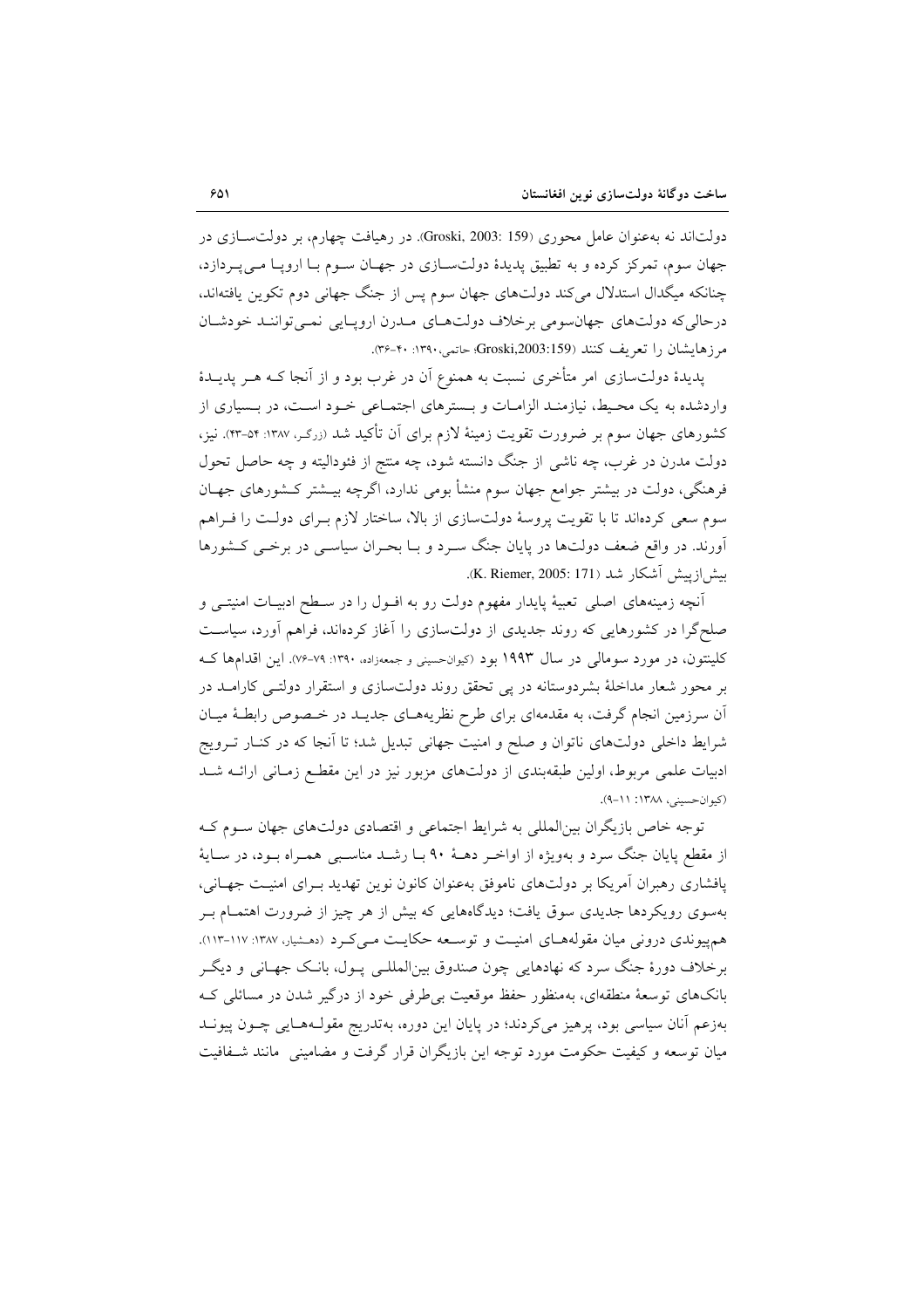و پاسخگویی در زمینهٔ بودجههای توسعه، هزینههای نظامی، رشوه و فساد، به بخشی از گفتمان توسعه و برنامهریزیهای مربوط به کمکهای بین|لمللی تبدیل شد (کیوانحسینی، ۱۳۸۷: ۱۰۵–۹۷).

### فرایند دولتسازی نوین در افغانستان

از منظر روندهای تاریخی، فرایند دولتسازی در افغانستان شامل پـنج مرحلـه اسـت: جــدایی افغانستان از ایران، تجاوز شوروی و تشکیل حکومت کمونیستی، خروج شوروی از افغانــستان و تشکیل حکومت مجاهدین، حکومت طالبان و دولت جدید پس از مداخلهٔ نظامی آمریکا. در این پژوهش، تنها بر دورهٔ پنجم متمرکز می شویم و نشان میدهیم که سیاست خـارجی آمریکـا در دوران نومحافظهکاران، چگونه بر فرایند دولتسازی نوین در افغانستان، تأثیر گذاشته است.

برژینسکی در تحلیل ژئوپلیتیک رونـدهای آتـی بـین|لمللـی و کـانون تهدیـدآفرین نظـام بینالملل، از بالکان جهانی سخن میگوید؛ منطقهای که از کانال سوئز تا سینکیانگ و از مـرز روسيه و قزاقستان تا جنوب افغانستان را در برمي گيرد كه تا چنـد دهــهٔ أينـده خطرنــاكتـرين منطقهٔ جهان خواهد بود؛ حداقل تا ۳۰ سال اَینده مهم ترین دستور کار اَمریکـا بـرای گـسترش امنیت جهانی در برقراری نظم و آرامش و در پی آن، همکاری در سامان بخشیدن به این منطقه خلاصه خواهد شد (دهشیار، ۱۳۸۷: ۴۷-۴۵)؛ حـوزهای جغرافیـایی کـه بـزرگتـرین کـانون جهـانی بی عدالتی سیاسی، محرومیت اجتماعی، ازدحام جمعیتی و خشونتگرایی افراطی را در برگرفته است. افغانستان را باید از مناطقی دانست که تا سـال۱صای طـولانی در الگـوی معمـای امنیـت آمريكا جايگاه مهمي دارد (كيوانحسيني، ١٣٨٧: ٣٨).

مثلث راهبردی دکترین امنیت ملی آمریکا بر سه پایهٔ سلطهٔ کامل، پیش دستی و تغییر رژیمها، استوار شد. ابعاد تغییر رژیم، می تواند سیاسی، فرهنگی، اجتمـاعی، اقتـصادی و نظـامی-امنیتـی باشد و نحوهٔ جهتگیریها نیز می تواند از بالا (دولتسازی) و از پایین (ملتسازی) و توأمـان یا از پایین به بالا و از بالا به پایین (کیوان حسینی، ۱۳۸۳: ۱۰۲) باشد. آنچه در افغانستان اتفاق افتـاد، دولتسازی است؛ یعنی ساختارهای سیاسی موجود در افغانـستان توسـط آمریکـا سـازماندهی دوباره شد و به ساختارهای موجود اجتماعی سمتوسو بخشید. البته پدیدهٔ دولت ورشکسته یا يديدة بي دولتي، موجب شد تا آمريكا از ناحية افغانستان احساس تهديـد كنـد. حادثـهٔ يــازدهم سپتامبر نیز بهعنوان عامل شتابزا به مداخلهٔ آمریکا در افغانـستان کمـک کـرد و دولـتسـازی نوين را در دو جنبهٔ افقی و عمودی آن، شکل داد (کیوانحسینی، ۱۳۸۵: ۷۵-۶۷).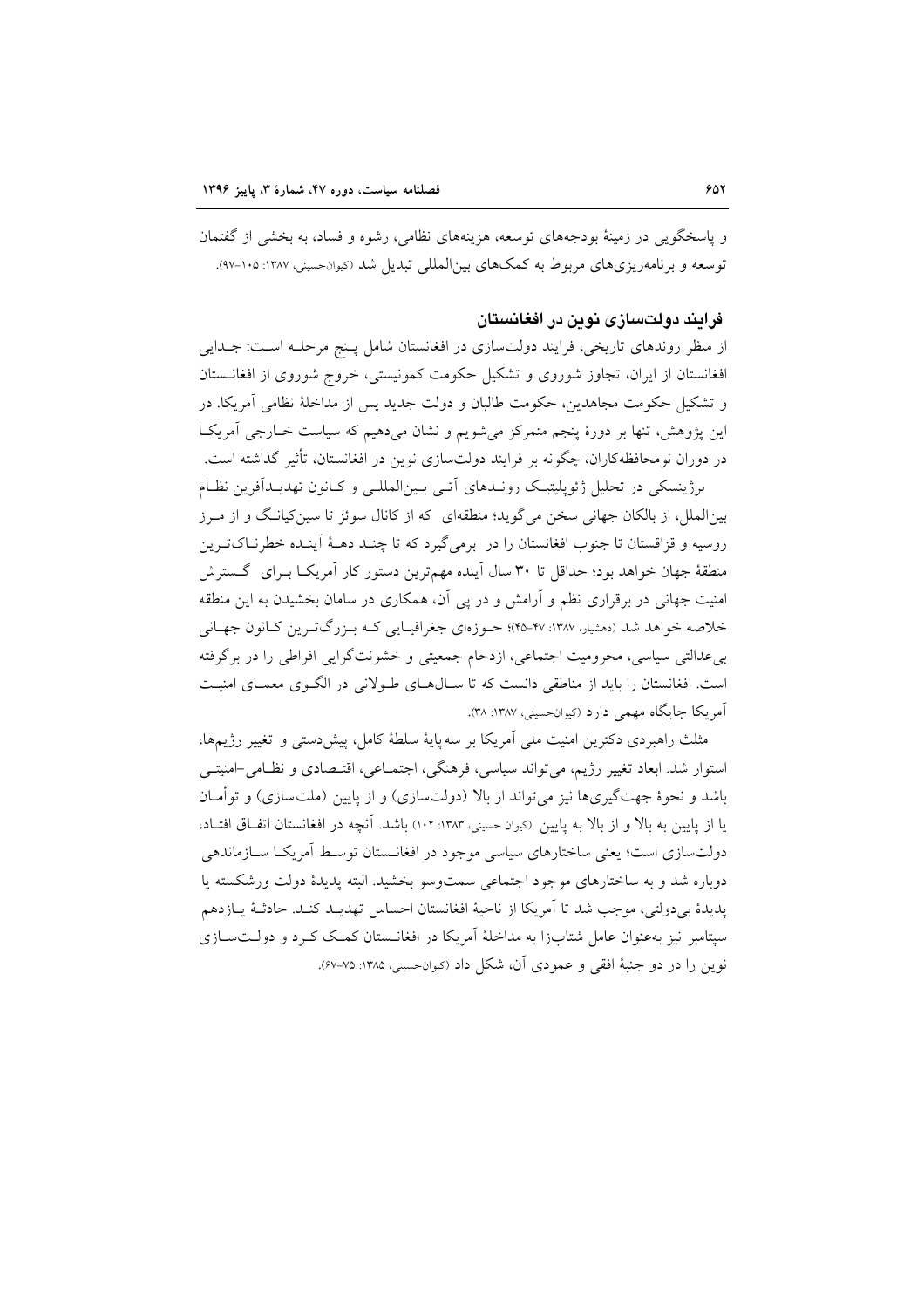### ١. بُعد طولي (افقي) دولتسازي نوين افغانستان

افغانستان یکی از کشورهای دستخوش منازعهٔ دائمی است. گامهای افقی دولـتسـازی نـوین افغانستان، شامل چند مرحله با خصوصیات متمایز است.

### الف) از فروياشي طالبان تا تشكىل دولت موقت

در این مرحله نیروهای مسلح اَمریکا، حمله به پایگاههای القاعده و مراکز نظـامی طالبــان را در افغانستان آغاز کردند. هدف از ایــن حملــه، پایــان دادن بــه اســتفاده از خــاک افغانــستان بــرای عملیات تروریستی و نابودی توان نظامی طالبان بود. نیروهای آمریکایی با بسیج گستردهای ک يس از جنگ جهاني دوم بي سابقه بود، حمله به افغانستان را آغــاز كردنــد. مقامــات آمريكــايي تلاش کردند عملیات نظامی خود را در شکل ائتلاف جهانی مبارزه با تروریسم توجیه کنند؛ اما اقدامات آمريكا نوعي چندجانبهگرايي نمادين با محتواي يكجانبهگرايي عمل گرايانه بـود. كابـل یس از دوازده روز، محاصره بدون درگیری سقوط کرد. آنچه در همـان هفتـههـای اول جنـگ برآورده شد، سقوط طالبان و بالطبع تعطیلی پایگاههای آموزشـی القاعـده و طالبـان بـهصـورت علني در افغانستان بود. آمريكا، به چند دليل، شبكة القاعـده و طالبـان را بـهعنـوان هـدف اول نظامی خود انتخاب کرد: سابقهٔ فعالیتهای تروریستی، قابل شکست بودن حامیان آنان، گسترش بین|لمللی فعالیت این گروه و شناختی که اَمریکا از این گروهها داشت؛ چــون خــود، آنان را علیه شوروی در دورهٔ جنگ سرد ایجاد کردند (سنبلی، ۱۳۸۰: ۱۲).

در سال ۲۰۰۶ القاعده بر ضد سربازان خارجی حاضر در افغانستان اعــلام جنـگ کــرده و عملیاتی را آغاز کردند. پس از اعلام جنگ، موجی از حملات انتحاری در ماه رمضان آن سـال رخ داد و در طول سال ۲۰۰۷ نیـز ادامــه یافــت (حـسنزاده، ۱۳۸۹: ۷۸-۷۶). نفــوذ طالبــان و حــزب اسلامی حکمتیار که تا سال ۲۰۰۶ عمدتاً در مناطق جنوبی و جنوب شرقی افغانــستان متمرکـز بودند، در سالهای ۲۰۰۷ و ۲۰۰۸ به مناطق غربی و شمالی افغانستان نیز گسترش یافت. وجود افراد وابسته به طالبان و حزب اسلامی حکمتیار و فعالیت برخی افراد مسلح غیرمسئول کـه در قاچاق مواد مخدر و اسلحه دست دارند، نهتنها تهدیدی جدی برای ثبـات و امنیـت افغانــستان تلقى مى شد، بلكه حاكى از نفوذ روزافزون طالبان در جامعهٔ افغانستان بود. اگرچه سقوط سريع طالبان در پاییز ۲۰۰۱ پیروزی برای کشورهای مشارکتکننده در این عملیـات محـسوب شـد، ولی طالبان شکست کامل نخورد و از صحنهٔ افغانستان محو نشد.

حاکمیت موقت بهمحض انتقال رسمی قدرت در ۲۲ دسامبر ۲۰۰۱ تأسیس شـد. حاکمیـت موقت شامل يک کميسيون مستقل مخصوص براى برقرار ساختن لويهجرگهٔ اضطرارى و سترهٔ محکمهٔ افغانستان همراه با سایر محاکم بود که از طـرف ادارهٔ موقـت تأسـیس شـد و ترکیـب،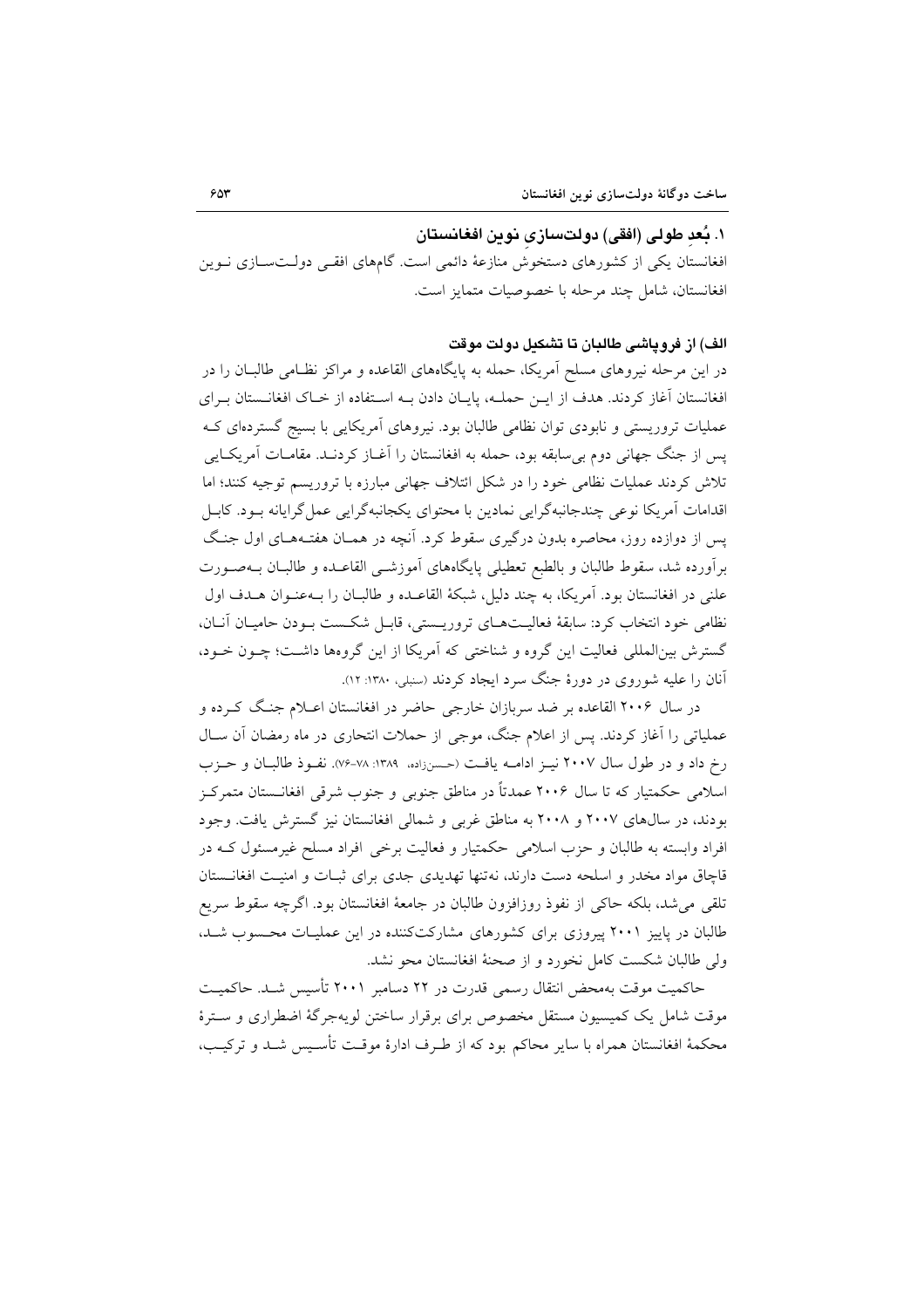وظايف و دستورالعمل فعاليت چنين نهادهايي در توافق نامهٔ بُن تصريح شـد. حاكميـت موقـت بهمحض انتقال رسمی قدرت، نمایندهٔ حاکمیت ملی افغانستان تلقی شد. ازاین رو، در تمام دورهٔ گذار سقوط طالبان، دولت موقت، افغانـستان را در روابـط خــارجي نماينــدگي كـرد و كرســي افغانستان در سازمان ملل، ارگانهای خصوصی آن و نهادها و گردهمایی های بین(لمللبی را ب عهده داشت (مارسدن، ۱۳۷۹: ۲۶-۴۶).

ب) از تشکیل دولت موقت تا تشکیل دولت انتقالی

يس از سقوط طالبان، با هدف حذف ساختار موجـود و ايجـاد سـاختار جديـد در افغانــستان، گروهها و کشورهای متعددی تلاش هایی را آغاز کردند که از آن جمله می توان به کنفرانس بُس در جهت بازسازی دولت در این کشور اشاره کرد؛ اما آنچه در این مسیر بـرای ایـالات متحـلـه اهميت بسزايي داشت، استقرار يک حکومت غربي در افغانستان بود؛ و آنچه زمينـهٔ لازم بـراي تحقق این امر را فراهم می کرد، ناکبامی تعبیـرات نادرسـت از اسـلام و شکـست ایـدئولوژیک کمونیستی بود (شفیعی، ۱۳۸۳: ۱۴۱ـ۳۰)؛ اما فقدان شرایط برای ایجاد امنیت و ترغیب دموکراسبی تقریباً سبب میشد که تلاش جامعهٔ بینالمللی برای برقراری دموکراسی، فقط شرایط منازعـه و نه استقرار دموکراسی را تقویت کند (امیری، ۱۳۸۹: ۶۷-۶۹). گروههای مداخل4گ و صـاحب نفـوذ موافقت کردند تا قدرت از جبههٔ مقاومت ملی در سال ۱۳۸۱ بـه حاکمیـت موقـت انتقـال داده شود. حاکمیت موقت که شش ماه به طول انجامید، شامل ادارهٔ موقت (حکومت)، کمیسیون مستقل تدویر لویهجرگهٔ اضطراری و ستره محکمه بود (رسولی، ۱۳۸۸: ۱۳۲). مرحلهٔ دولت موقت، اولین جلوه از دولتسازی در افغانستان پس از سقوط طالبان بود. مصوبات اجلاس بــن، مقــرر می داشت که طی دورهٔ زمانی شش ماههٔ حکومت موقت، می بایست یک لویـهجرگـهٔ اضـطراری تشکیل شود تا دربارهٔ یک حکومت انتقالی که زمام امور را تا زمان برگزاری انتخابــات اَزاد بــر عهده خواهد داشت، تصمیم بگیرد. بند ۵ مقررات کلی مصوبات بن نیـز مقـرر مـیداشـت کـه حکومت موقت، پس از تشکیل دولت انتقالی توسط لویـهجرگـه، منحـل شـود. بنـد ۵ همـان مقررات اشعار می داشت که دولت انتقالی برای مدت هجده ماه تشکیل خواهد شـد (موافقــتامـهٔ  $47$  (171: 1741).

در پایان مدت شش ماه حاکمیت موقت، لویهجرگهٔ اضطراری تشکیل شد و در مورد ایجاد حاكميت انتقالي \_تصميم گرفته شد و يا ايجاد آن، حاكميت موقت منحـل گرديـد. ادارهٔ موقـت مرکب از موارد زیر بود: یک رئیس، پنج معاون و بیستوچهار عضو دیگر. هر عضو به استثنای رئیس، میتوانست در رأس یکی از بخشهای ادارهٔ موقت قرار داشته باشـد. شـرکتکننـدگان مذاکرات ملل متحد دربارهٔ افغانستان، از محمدظاهرشاه دعوت کردند تا ریاست ادارهٔ موقت را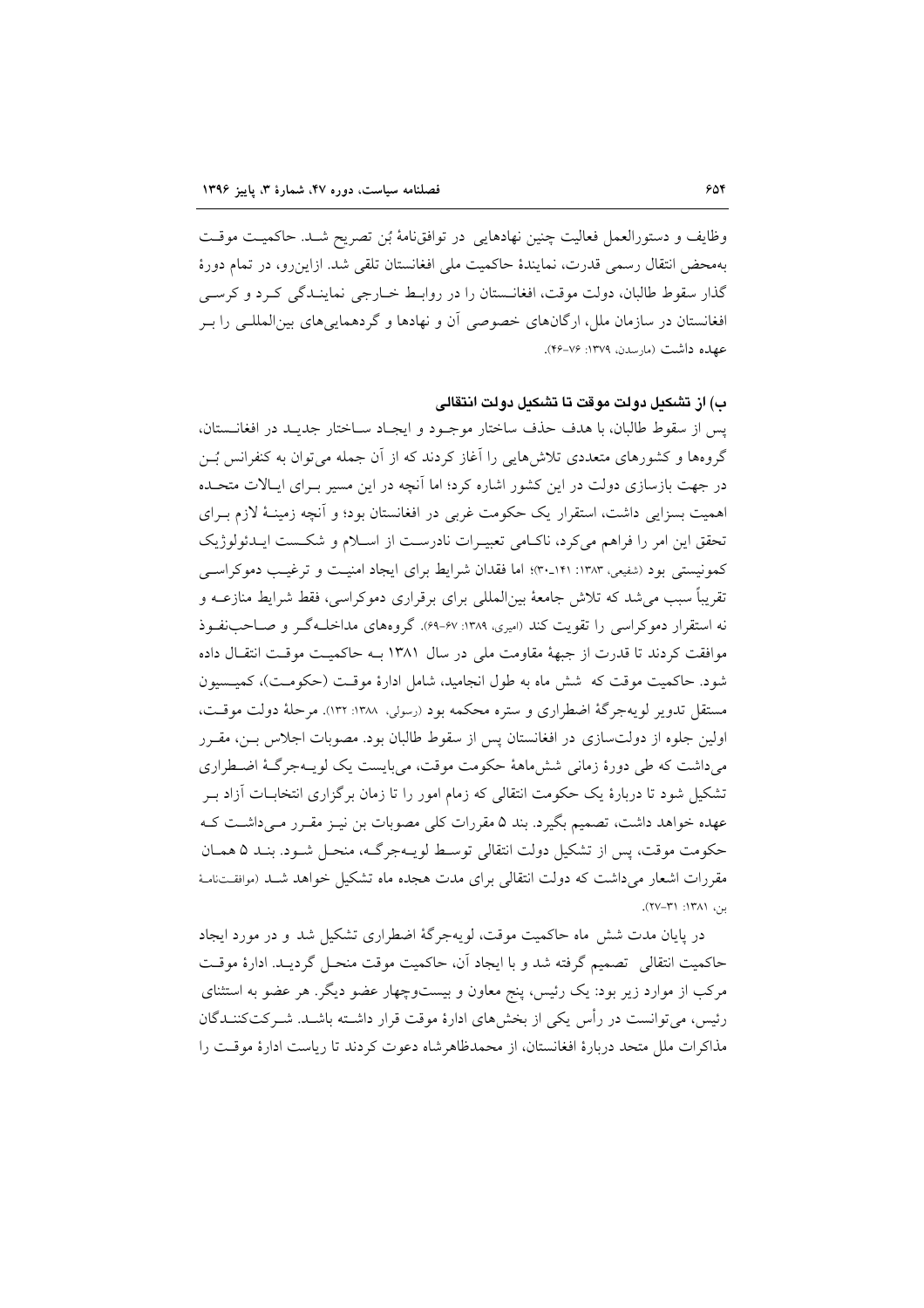بهعهده بگیرد. رئیس، معاونان و بقیهٔ اعضای اداری موقت توسط شـرکتکننـدگان مـذاکرات سازمان ملل دربارهٔ افغانستان انتخاب شدند (رسولی، ۱۳۸۸: ۱۳۸). همچنین تصمیم گرفتـه شــد کــه هيچيک از اعضاى ادارهٔ موقت همزمان نتوانند عضويت کميــسيون مــستقل مخـصوص تــدوير لويهجرگهٔ اضطراري باشند. دولت موقت وظـايفي داشـت كـه مهـمتـرين أن اجـراي وظـايف روزمرهٔ دولت از جمله حق صدور فرمان ها بهمنظور تأمین صـلح و نظـم بـود (ارشـاد،۱۳۹۰: ۱۷۷- $(11)$ 

ادارهٔ موقت بهمحض انتقال رسمی قدرت، صلاحیت چاپ و توزیع پول را پیدا می کرد و از حق مخصوص برداشت یول از سازمانهای مالی بین المللی برخوردار شد و با همکاری سازمان ملل، بانک مرکزی افغانستان را احیا کرد (موافقتنامهٔ بـن، ۱۳۸۱: ۴۰-۳۴). دولت موقت بـه کمک سازمان ملل، کمیسیون مستقل کارمندان را بهمنظور تهیـهٔ فهرسـتی از افـراد باصـلاحیت بـرای مقامهای کلیدی بخشهای اداری در اختیار دولت موقت، تهیه کرد. دولت موقت بـا همکـاری سازمان ملل کمیسیون مستقل حقوق بشر را تأسیس کرد که مسئولیتهای ۖ أن نظارت بر حقوق بشر، تخطی،های حقوق بشر و ایجاد، رشد و توسعهٔ سازمانهای محلی حقوق بشر بود (رسولی،  $M''$  :  $(141 - 141)$ .

### ج) از دولت انتقالی تا تصویب قانون اساسی

دومین جلوهٔ دولتسازی افقی در افغانستان، تشکیل دولت انتقالی بود. دولت انتقالی به عنوان یک ساختار گذار، بهمنظور انتقال جامعهٔ افغانستان از وضعیتی بـه وضـعیت دیگـر بـود. چنـین دولتی گذرگاهی سیاسی بود که زمینهٔ عبور این کـشور را از اَشـوبهـا و سیـستمهـای لـرزان سیاسی به سمت نهادهای باثبات مدنی، فراهم میآورد. در واقع، دولت انتقالی مظهر جابهجایی در سطح ارکان نظام سیاسی در کشور بود (ارشاد،۱۳۹۰: ۱۷۸-۱۷۷). در بند ۶ مقررات کلی مصوبات بن أمده بود كه در مدت هجدهماههٔ حكومت انتقالي، لويهجرگهٔ قانون اساسي بهمنظـور تــدوين قانون اساسی جدید افغانستان دایر خواهد شد. ادارهٔ انتقـالی طـی دو مـاه از اسـتقرار خـود بـه کمک سازمان ملل برای مساعدت به لویهجرگهٔ قانون اساسـی، یـک کمیـسیون قـانون اساسـی ايجاد خواهد كرد (موافقتنامهٔ بن، ۱۳۸۱: ۷۳). بر اساس پيش بيني هاي كنفر انس بُن، دو مرحلهٔ موقت و انتقالی برای رسیدن به دورهٔ پایداری، در نظر گرفته شد.

قانون اساسی از طریق سه نهاد تدوین قبانون اساسی (کمیسیون پیشنویس، کمیسیون بازنگری و لویه جرگهٔ قانون اساسی) نوشته شد. در اکتبر ۲۰۰۱، حامد کرزای دستور تشکیل یک کمیسیون نهنفره را برای تهیهٔ پیشنویس قانون اساسی جدید صـادر کـرد. ادارهٔ انتقـالی تـا بهوجود آمدن لويهجرگهٔ قانون اساسی و انتخابات، طی دو سـال بايــد دولــت را اداره كنــد. در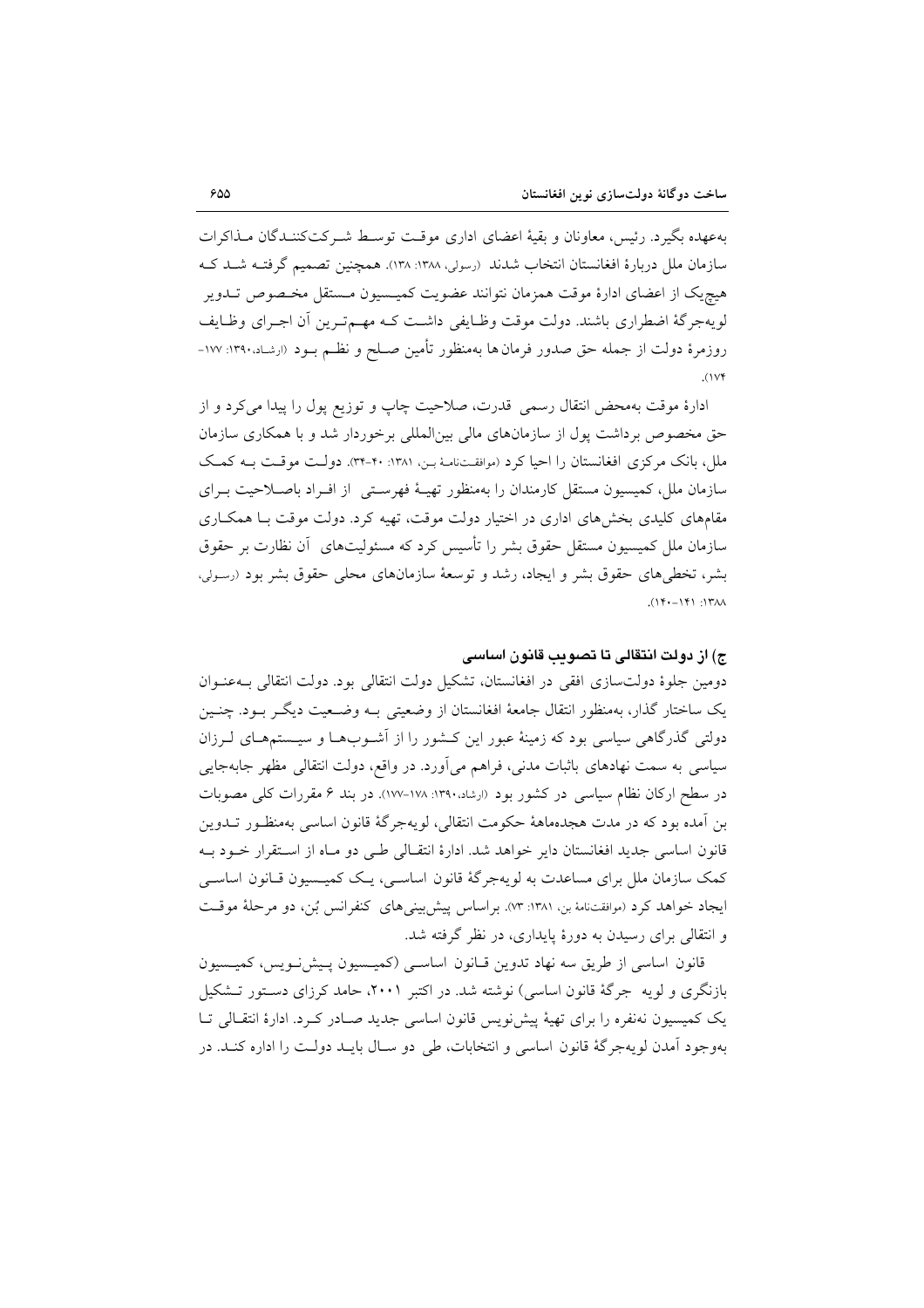خلال هجده ماه پس از تأسیس حاکمیت انتقالی، بایست لویــهجرگــهٔ قــانون اساســی بــهســبب تصويب قانون اساسي، تشكيل شود و بهمنظور تسويد قانون اساسي جديد بعد از دو مـاه، ادارهٔ انتقالی را با مساعدت سازمان ملل ایجاد کند (رسولی، ۱۳۸۸: ۱۳۲). تا زمان تصویب قـانون اساســی جدید، این تصمیم اتخاذ شد که قانون اساسی ۱۳۴۳ با در نظر داشتن برخمی نکات بـهطـور موقت اجرا شود: درصورتی که مواد آن با موافقتنامهٔ بن در تضاد نباشـد و نیــز، مــواد مربــوط به نظام شاهی و قوههای اجراییه و مقننهٔ مندرج در آن استثنا یا غیرقابل اعتبـار دانـسته شـد. بـا نظرداشت این اصل که حکومت جدیـد آینـدهٔ افغانـستان بایـد انتخـابی باشـد و بـا برگـزاری انتخابات آزاد، عمومی و عادلانه از طریق مردم به میان آید، توافق بهعمل آمد تا قـانون اساســی جديد اصول انتخابات را تنظيم كند و در خلال دو سال قبل از ختم ادارهٔ انتقـالی بايـد قـانون اساسی از طرف لو به جرگه تصویب شود (ممان: ۱۳۳).

دولت انتقالي نيز مانند دولت موقت كارويژههايي داشت: تشكيل لويۀجرگۀ قـانون اساسـي، یکی از مهمترین کارویژهها بود. دولت انتقـالی اسـلامی افغانـستان در ابتـدا بـرای یـک دورهٔ هجدههاهه تشکیل شد؛ سپس، تقریباً دو سـال عمـر کـرد. ایـن دولـت اگرچــه محـصول کـار لويهجرگهٔ اضطراري دولت موقت بود، ولي خود، سراّغاز فـصلي جديـد در تـاريخ افغانــستان محسوب می شد، زیرا دولت انتقالی، موظف به تلاش برای برقراری ثبات در ایـن کـشور بـود. کارویژهٔ اصلی آن تشکیل لویهجرگهٔ قانون اساسی بود و با تــشکیل لویــهجرگـه و طــی فراینــد تصویب قانون اساسی، دولت انتقالی گامهای اساسی در جهت استقرار ثبـات در ایـن کـشور بر داشت (ارشاد،۱۳۹۰: ۱۷۸–۱۷۷). دومین کارکرد، تنظیم قانون احزاب و فعالیتهای حزبی، بـود. از آنجا كه در اين كشور تلقى عمومى از قـدرت، قـدرت سـخت بـود، بنـابراين مـساعى لازم در جهت امور سیاسی، مبتنی بر نظـامیگـری و الگوهـای قهراًمیـز بـود. پـس از سـقوط طالبــان، ضرورت هدایت فعالیت احزاب و گروهها برای دولت انتقالی آشکار و اساسنامهای هم تــدوین شد؛ احزاب اهدافی را تعقیب کنند که متناقض بـا اساسـات دیــن نباشــد؛ از اسـتفاده یــا تبلیــغ استفاده از زور و خشونت خودداری کنند؛ از تحریک تعصبات (اعم از مذهبی و...) خـودداری ورزند؛ از اموری که نظم و امنیت عمومی را به هم می زند، خودداری کنند (ممان: ۱۸۱-۱۷۸).

به موازات تشکیل دولت انتقالی مجموعهای از تدابیر سیاسی و امنیتی در دستور کبار قبرار گرفت (متفی، ۱۳۸۸: ۳۸-۳۴). در حــوزهٔ سیاســی، برقــراری یــک ســاختار دولتــی خودکفــا کــه بازتابدهندهٔ ارادهٔ مردم افغانستان باشد، حفاظت از مرزها، برقراری آتش بس و محـروم کـردن تروریستها از یک پایگاه امن، خودکفایی اقتصادی افغانستان و ازسـرگیری نقـش سـنتی ایـن کشور بهعنوان یک جادهٔ ترانزیت بین|لمللی، حمایت از حقـوق زنـان و اقلیـتهـا و پرهیـز از افراطي گرايي، كنترل مواد مخدر مورد توجه قـرار گرفـت (شـفيعي، ١٣٨٧: منبـع اينترنتـي). در عرصــهٔ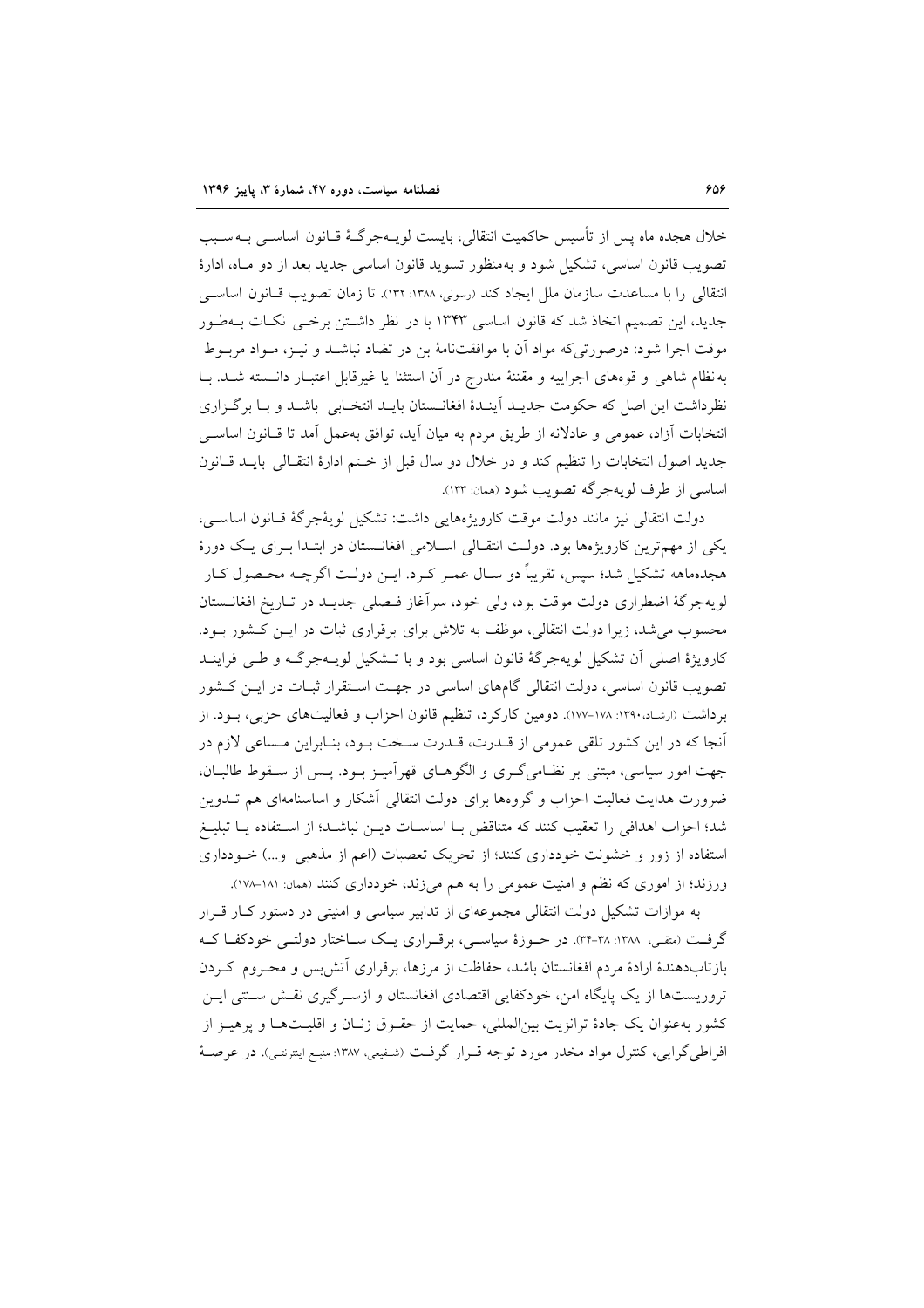امنیتی نیز، نوعی تقسیمکار بین|لمللی صورت گرفت؛ بدین شکل که آموزش ارتـش بـر عهـدهٔ آمریکا گذاشته شد؛ مسئولیت آموزش نیروهـای میـارزه بـا مـواد مخـدر بـا انگلـیس، آمـوزش نيروهاي قضايي با ايتاليا و مسئوليت آموزش پليس ملي با آلمان بود؛ تأمين بودجهٔ خلع سـلاح و ادغام مجدد نیروها، نیز بر عهدهٔ ژاپن گذاشته شد (ممان). استقرار امنیت در کابل، به نیروهـای بين|لمللي كمك به امنيت افغانستان (ايساف) سيرده شد و در نهايت مسئوليت سركوب طالبـان و القاعده نيز بر عهدهٔ أمريكا گذاشته شد (سبحاني، ١٣٨٨: ٣١-٢۶).

د) از تصویب قانون اساسی تا انتخابات ریاست جمهوری

یس از تصویب قانون اساسی، نیروهای سیاسی افغانستان و نیز کـشورهای ذی،نفـوذ در بحـران افغانستان، توجه خود را بر انتخابات ریاست جمهوری متمرکز کردند. برگزاری ِانتخابات اولین گام برای رسیدن به دموکراسی در دوران پساطالبان بود که براساس توافق،امهها، دولت انتقـالی بايد تا زمان انتخاب حكومتي كاملاً منتخب از طريبق انتخابــات آزاد و عادلانــه، افغانــستان را رهبری کند (هاشمی، ۱۳۸۹: ۳۴-۲۸). انتخابات ریاست جمهوری، برای سپتامبر ۲۰۰۴ و سپس اکتبـر ۲۰۰۴ برنامهریزی شد. سرانجام انتخابات ریاست جمهوری با هجـده نـامزد در ۹ اکتبـر ۲۰۰۴ برگزار شد. تقریباً ۸ میلیون نفر در انتخابات شرکت کردند. همانگونهکه انتظار می رفت، حامـد کرزای با ۵۰/۴ درصد آرا، بهعنوان رئیس جمهور، انتخاب شـد. رقبـای اصـلی کـرزای، پــونس قانونی، حاج محمد محقق و عبدالرشید دوستم بهترتیب ۱۶/۳، ۱۱/۷ و ۱۰ درصد آرا را کسب کردند. دوازده نامزد کمتر از ۱ درصد رأی داشتند و تنها نامزد زن ریاست جمهـوری، مـسعود جلال، با ۹۱۰۰۰ رأى (۱/۱ درصد) ششم شد. اگرچه شكايتهايي دربارهٔ ارعاب رأىدهندگان، روشهای رأیگیری و بی نظمی در شمارش آرا و… وجـود داشـته، بـه ظـن هیـأت بــیطـرف كارشناسان اين امر تأثير چنداني بر نتيجة انتخابات نداشتهاند (شفيعي، ١٣٨٧: منبع اينترنتي).

پس از جدا شدن زمان برگزاری انتخابات پارلمان و ریاست جمهوری، به دلایل مختلف از جمله نگرانی های امنیتی و پیچیدگی صرف انتخابات پارلمانی، این انتخابات بـه زمـان دیگـری موکول شد. این انتخابات برای ۱۸ سپتامبر ۲۰۰۵ برنامهریزی شد. تقریباً ۶۰۰۰ نـامزد بــهدنبـال حدود ۳۹۰ کرسی پارلمانی (ولسی جرگه) و ۲۱۷ مقام شورای ایالتی بودند. بهخـصوص ۲۸۱۵ نامزد، شامل ۳۴۷ زن، بهدنبال پستهای ولسی جرگه بودند، درحالی کـه ۳۱۸۵ نـامزد، از جملـه ۲۷۹ زن، مناصب شورای ایالتی را می خواستند (همان). پس از تأخیرهای بهوجودآمده، انتخابــات قوهٔ قانونگذاری افغانستان در ۱۹ سپتامبر ۲۰۰۵ برگزار شد و آمار انتخابـات نـشان داد کـه ۵۷ درصد از جمعیت افغانستان ثبتنام کردهاند. درحالیکه در بعضی ایالتها میـزان کمـی بـرای انتخابات ثبتنام كرده بودند، نتايج انتخابات نشان از شكست دولت كرزاي بود. براساس نتـايج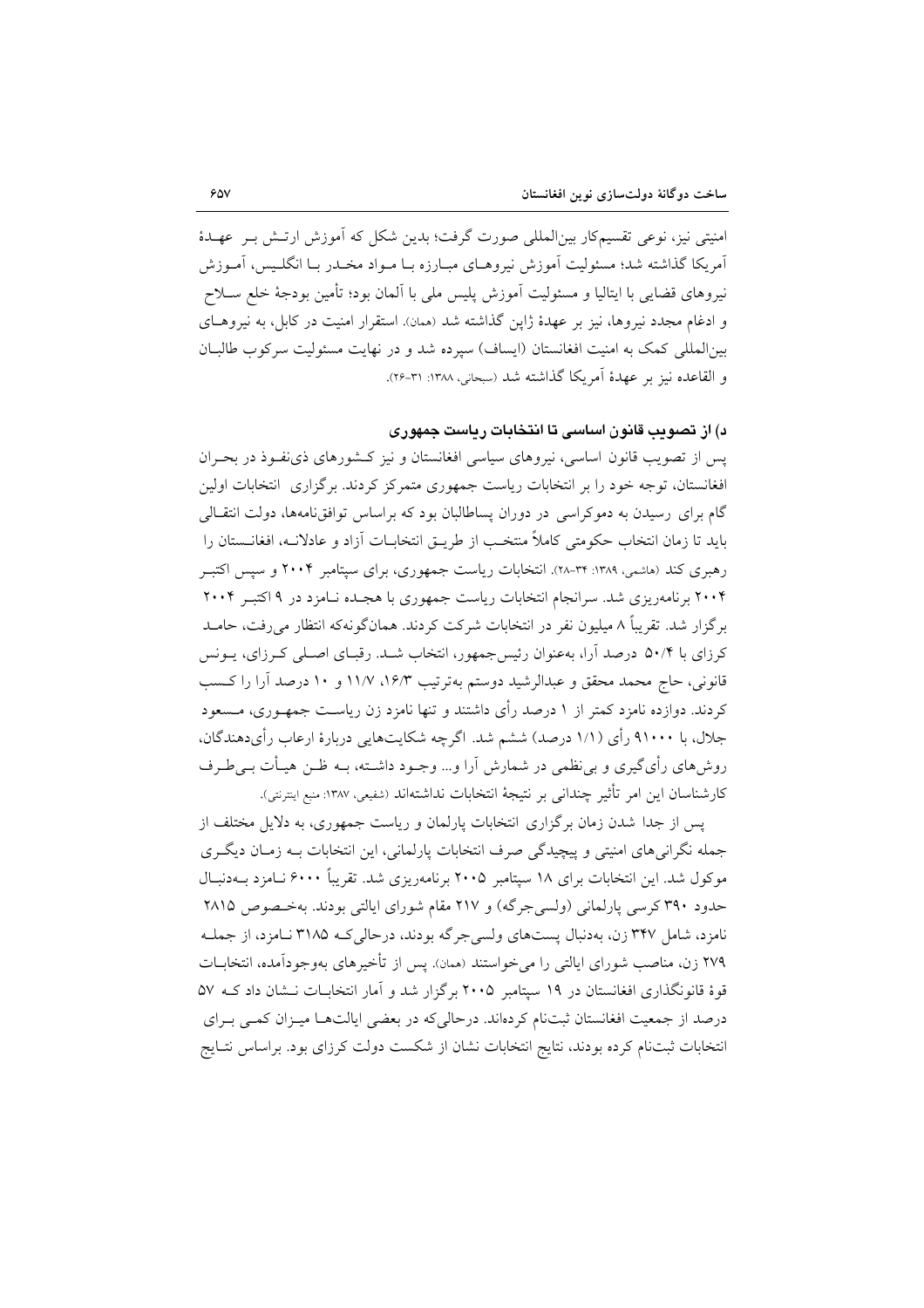انتخابات ولسی جرگه ۲۴۹ عضوی، از پنج گروه بـزرگ و همپوشـان تـشکیل شـد: مجاهــدین سابق، شامل تقریباً ۴۰ عضو از حزب اسلامی که ظاهراً از رهبر حـزب خـود حکمتیــار کــه در تبعيد و ضد حكومت فعلي است، فاصله گرفته بودند؛ افراد مـستقل، تكنـوكراتهـا و رهبـران قبایل و نواحی ای که به هیچ حزب سیاسی ثبتشدهٔ افغانستان وابـسته نبودنــد (ارشـاد.۱۳۹۰: ۱۸۳-۱۸۰؛ کمونیستهای سابق و سایر چپگرایانی کـه بیـشتر آنـان بـه احـزاب مجاهــدین یـا باقی ماندگان طالبان پیوسته بودند؛ اعضای سابق طالبان؛ و وزرای ســابق و شــش معــاون وزیــر (شفيعي، ١٣٨٧: منبع اينترنتي).

# ۲. بُعدِ عرضـى (عمودى) دولتسـازى نوين افغانسـتان

آمريكا حمله به افغانستان را با هدفهايي همچون مبارزه با طالبـان و القاعـده، ايجـاد ثبـات و تقویت امنیت و صلح، دولت\_ملتسازی، توجیه کـرد. منظـور از اقـدام هـای عمـودی، اتخـاذ تدابیری برای تقویت موقعیت دولت در افغانستان بود. برای مثال برای آنکـه دولـت افغانــستان بتواند کارکردهای خود را انجام دهد، بازسازی افغانستان، خلع سلاح، ادغـام مجـدد نيروهـا و تشکیل ارتش ملی ضروری بود، زیرا اشغال خارجی و جنگهای داخلی افغانستان را به ویرانـه تبدیل کرده بود. با سقوط طالبان، زیرساختهای توسـعهنیافتـهٔ کـشور از هـم فروپاشـیده بـود (شفیعی، ۱۳۸۳: ۳۲). رهبران آمریکا سعی داشتند با تبدیل کردن افغانستان بـه خـط اول مواجهـه بـا تروریسم در کنار سرکوبی نظامی القاعده و دستگیری رهبران آن، از طریق اقلدامهای گستردهٔ غیرنظامی، زمینهٔ لازم برای دولتسازی/ ملتسازی دوباره را، در این سرزمین به انجام رسـانند و در نهایت شرایط مورد نیاز برای شکل گیری دولتمی دموکراتیک در کشور را فـراهم آورنــد (کیوان-حسینی، ۱۳۸۲: ۷۲–۶۳).

دولتسازی بین|لمللی پس از جنگ جهانی دوم در آلمان و ژاپن بهکار گرفته شد و از نظـر برخی، کشورهای مزبور تجارب موفقی از دولتسازی را پشت سر نهادنـد. هرچنـد در آلمـان این روند بهراحتی انجام نگرفت و چالشهای فرا روی دولتسازی نشیب و فرازهای زیادی را طی کردند؛ هرچند تجارب جدید این مدل از دههٔ ۱۹۹۰ در بالکان شروع شـد و امـروزه ایـن پروسه (دولتسازی) در افغانستان از نمونههای بارز مدل دولتسازی نوین بسین المللـی اسـت (نوريان، ١٣٩٤: ١١٩).

در راستای این سیاستها، اقدامهای ایالاتمتحده عبارت بود از: برگزاری کنف انس هـای بازسازي افغانستان همچون كنفرانس هاي بــن، بــرلين، لنــدن و توكيــو و جلــب توجــه جامعــهٔ بینالمللی برای تصویب قطعنامههایی در کمک بـه بازسـازی افغانـستان (باقری، ۱۳۸۹: ۳۷-۳۰). بـا سقوط طالبان در نوامبر ۲۰۰۱، اقتصاد افغانستان پس از سـال۱هـا رکـود رو بـه بهبـود نهـاد. بـا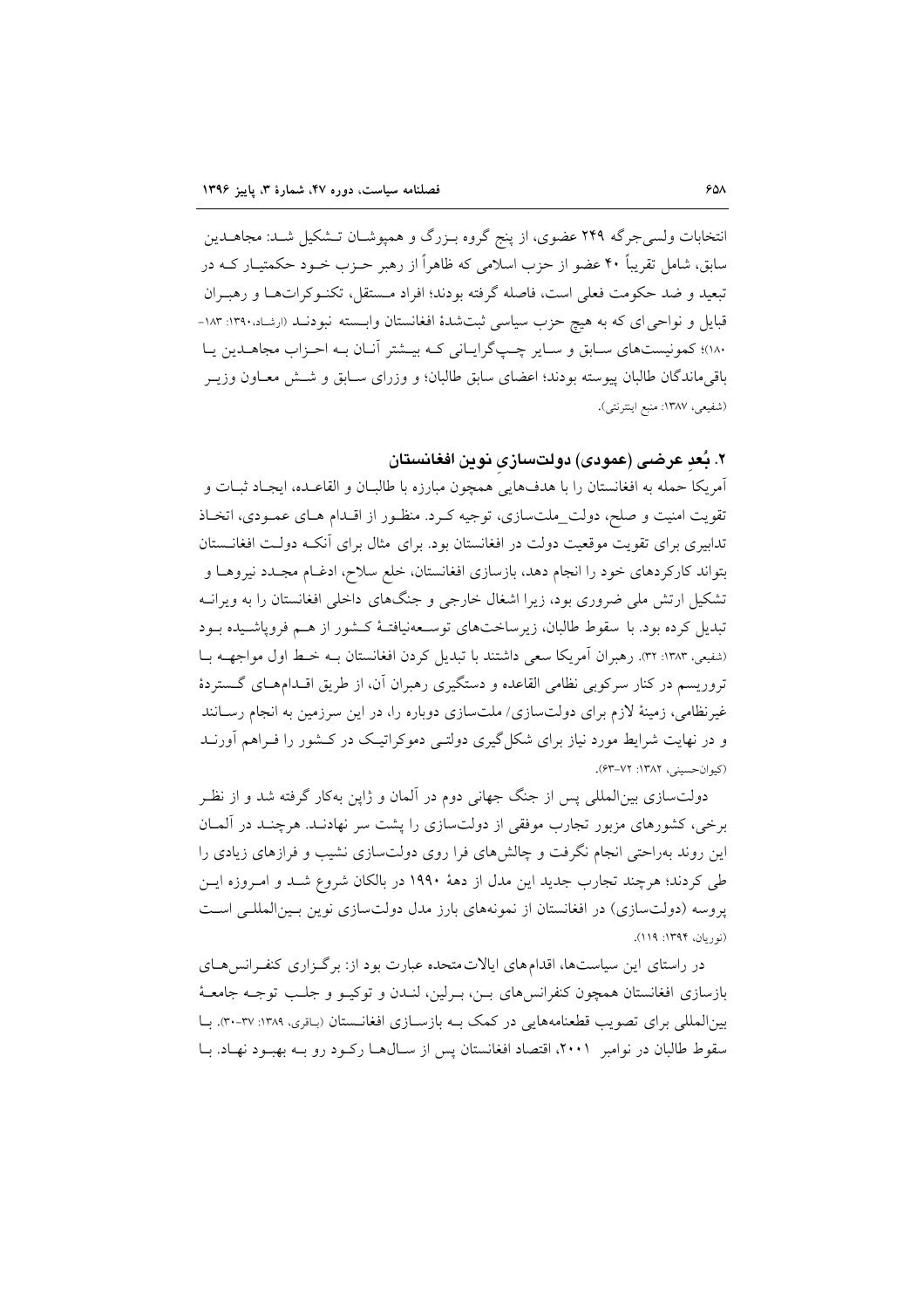گردهمایی رهبران بزرگ افغانستان در دسامبر ۲۰۰۱، در بن کـه بــه توافــقiامــهٔ بــن و تــشکیل دولت جدید در افغانستان منجر شد، تلاش های بین(لمللی برای بازسازی افغانستان شروع شـد و به تشکیل کنفرانس توکیو در ژانویهٔ ۲۰۰۲ انجامید. اجلاس توکیو که با شـ کت بـیش از ۶۰ کشور کمکدهنده بهمنظور بازسازی افغانستان تشکیل شد و امضای توافــقiمــهٔ بــن در اواخــر سال ۲۰۰۱ افغانستان را وارد برههٔ جدیدی از تاریخ خود گرداند. توافق نامهٔ بـن در پـی ایجـاد نظام سیاسی مبتنی بر دموکراسی نمایندگی بود که براساس اصول آن بایـد هــشت مـاه پـس از تصويب از طريق دولت انتقالي در سال ٢٠٠٢ و تصويب قانون اساسي جديد، به مرحلـهٔ اجـرا درآید. همچنین انتخابـات ریاسـت جمهـوری در اکتبـر ۲۰۰۴ و بریـایی انتخابـات پارلمـان و شوراهای ولایتی در سپتامبر ۲۰۰۵ از عمده فعالیتهای آمریک)، بـرای اسـتقرار دموکراسـی در افغانستان بود. منظور از بعد عرضی یا عمودی دولتسازی، اقدام هایی است کـه آمریکــا بــرای تقويت موقعيت دولت مركزي صورت داد: بازسـازي اجتمـاعي، نهادسـازي، تروريـسمزدايـي، تلاش برای استقرار صلح و ثبات. این کنشها، بیشتر تحت تأثیر آموزهٔ لیبرالی نهفته در سیاست خارجی آمریکاست که خود را در بستر روند دولتسازی نوین افغانستان نشان داد.

# الف) توسعهٔ اجتماعی، فرهنگی و اقتصادی

افغانستان محور منازعهٔ غرب و تروریسم بود که از شرایط بد اقتـصادی، اجتمـاعی و فرهنگـی رنج مي برد (نجفي آبـادي،١٣٩٠: ٢٧). هدف أمريكا از تقويت شاخص هاي مـرتبط بـا زنـدگي عمـوم افغانها، ایجاد نهادهای حکومتی معتدل و دموکراتیک و رهبه ان قابیل اعتمیاد ببوده است. از جمله مهمترین اقدامهای آمریکا می توان به فعالیت در عرصهٔ اقتصادی اشاره کرد. در جایی ک زیربناهای گوناگون آن در دوران اشغال شوروی و جنگ داخلی بهطور کلی و بهشـدت آسـیب دیده بود؛ برای مثال امید به زندگی به چهل سال رسیده بـود. اقــدامهـایی ماننــد پیگیــریهــای گسترده برای برگزاری کنفرانسهای بینالمللی در جلب کمکهای اقتصادی در جهت بازسازی در دوران بوش و اوباما از جمله نشستهای توکیـو (۲۰۰۲)، بـرلین (۲۰۰۴)، لنـدن (۲۰۰۶) و هلند ۲۰۰۹) (تمنا، ۱۳۸۷: ۱۶۹)، جزو آن دسته از کنشهایی بود که دولتسازی عمودی در افغانستان را پشتوانهدار مـی۳سـاخت. آمریکـا در رونـد بازسـازی افغانـستان از بـزرگتـرین کمککنندگان به بازسازی افغانستان بود که رقم آن در سـال۵هـای ۲۰۰۱ تــا ۲۰۰۸ بـه بـیش از هفت میلیارد دلار رسید.

## ب) نهادمندی و نهادسازی دموکراتیک

در میان جوامع مختلف، به لحاظ نـژادی، قــومی و فرهنگــی، شــاید بتــوان افغانــستان را مــورد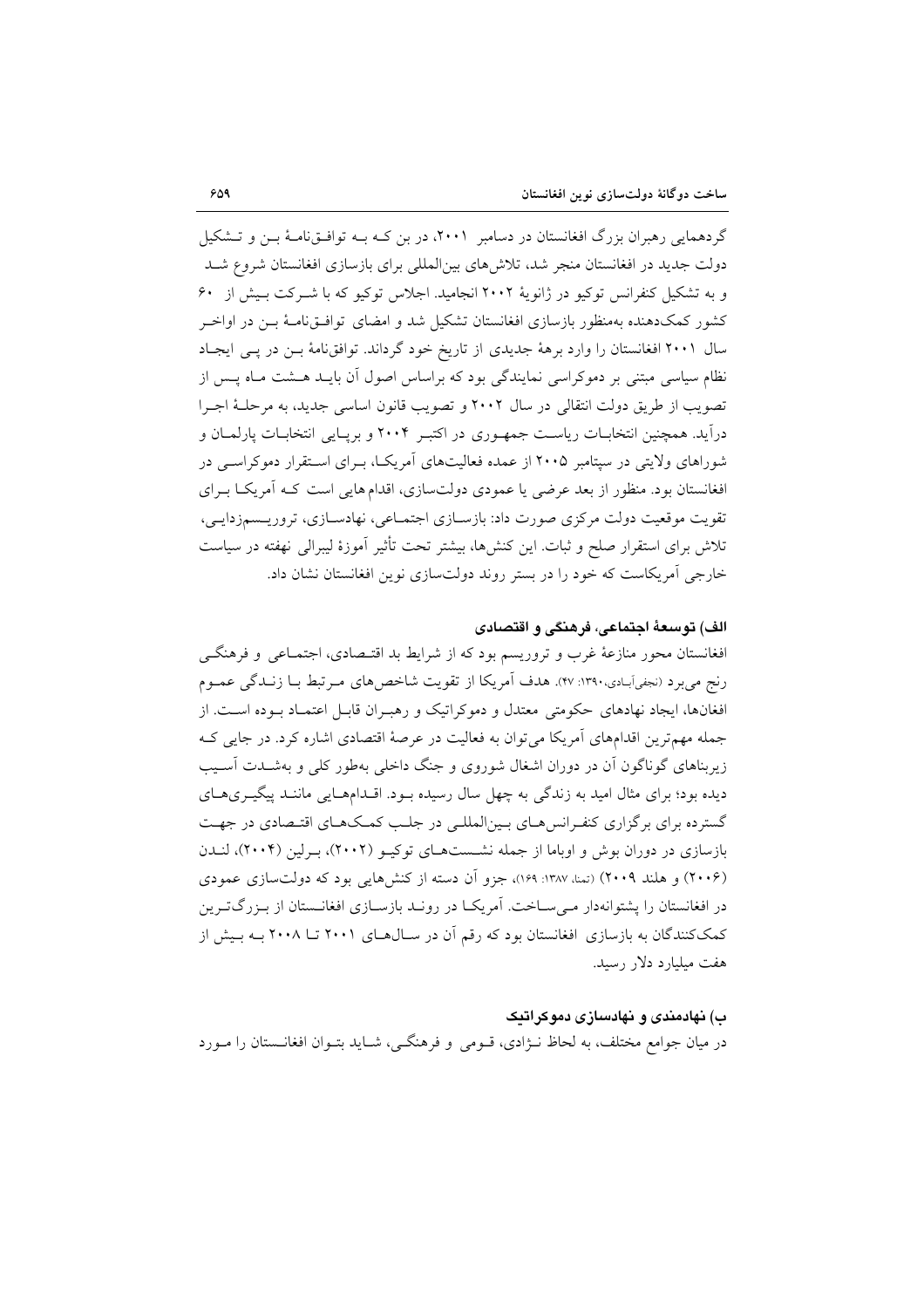منحصربهفردی دانست که برطرف کردن شکافهای فرهنگبی و نـژادی در آن، اغلـب مــشکل است. نکتهٔ مهم این است که در پی تهاجم نیروهای ائتلاف به رهبری آمریکا به این سرزمین و آغاز کوشش ها به منظور ایجاد و تقویت فرایند ملت\_دولـتسـازی، اخـتلافهـای پـیش گفتـه، افزایش یافت. سیاستمداران آمریکا در مسیر گسترش دموکراسی به افغانستان طرح خاصبی بـه نام «دموکراسی قبیلهای» را در دستور کار خود قرار دادهاند و بهجای تأکید بـر احـزاب سیاســی در روند انتخابات و رقابت سیاسی، بر رقابت لوی جرگه ها تأکید می کنند که بهنوعی به تقویت دموکر اسی در قالب قبیله می انجامد (متفی، ۱۳۸۲: ۵۷–۵۲). حمایت آمریکا از حرکت از دموکر اسبی به سمت دموکراسی جرگهای، سبب شده است که فضای سیاسی افغانستان بـه سـمت نـوعی تجربهٔ حداقلی از دموکراسی که در آن قبایل جای احزاب را میگیرند، پیش برود.

ایالات متحده از روند انتخابات و همچنین نهادینهسازی قانون و تغییر در ساختار سـنتی و قبیلهای قدرت در افغانستان پشتیبانی کرد و کوشش هایی را هم انجام داد؛ ارائهٔ امکانــات بــرای برگزاری لویهجرگهٔ اضطراری و لویهجرگهٔ تصویب قانون اساسی در سـالهـای ۲۰۰۳ و ۲۰۰۴ از طریق حمایت تدارکاتی و کمک به کمیسیون تـدوین قـانون اساسـی افغانـستان؛ حمایـت از انتخابات ریاست جمهوری در سال ۲۰۰۴ و انتخابات پارلمانی در سال ۲۰۰۵ از طریق ثبتنام و ارائهٔ تعلیمات به رأیدهندگان؛ ارائهٔ خدمات لجستیک و امنیتــی در غرفــههــای رأیگیــری و سیس ارائهٔ خدمات آموزشی به نمایندگان شـورای ملـی و شـوراهای ولایتـی؛ ارائـهٔ خـدمات آموزشی به کاندیداها، احزاب سیاسی، کمیسیون تنظیم انتخابات و تجهیز رسانهها در انتخابـات یارلمانی ۲۰۰۵ (تمنا، ۱۳۸۷: ۱۷۲)؛ ممنوعیت کاندیداتوری اشخاصی که از طرف دادگاه بـه جـرایم ضدبشری محکوم شدهاند در انتخابات ریاست جمهوری.

### ج) کاهش و حذف بستر رشد تروریسم

هرچند پیش از یازدهم سپتامبر مسئلهٔ تروریسم از جملـه مـسائل مهـم در سیاسـت امنیتـی و خارجی آمریکا، بهشمار میآمد، پس از یازدهم سپتامبر بـه اولویـت سیاسـت خــارجی آمریکـا تبدیل شد. آمریکا پس از یازدهم سپتامبر به این نتیجه رسید که مهمترین چالش پـیش(و، نــوع نظامهای سیاسی حاکم در خاورمیانه و افغانستان است (دهشیار، ۱۳۸۴: ۸). توافـقنامـهٔ بـن در یـی ایجاد نظام سیاسی مبتنی بر دموکراسی نمایندگی بود که براساس اصول منـدرج آن مـی،ایـست هشت ماه پس از تصویب از طریق دولت انتقـالی در سـال ۲۰۰۲ و تـصویب قـانون اساسـی جدید، به مرحلهٔ اجرا دراًید (باقری، ۱۳۸۹: ۳۲-۳۴). همچنین انتخابات ریاست جمهـوری ً در اکتبـر ۲۰۰۴ و بریایی انتخابات پارلمان و شوراهای ولایتی در سـپتامبر ۲۰۰۵ از عمـده فعالیـتهـای آمریکا، جهت استقرار دموکراسی در افغانــستان بــود؛ کــشوری کــه آســیبـمــای متعــددی را از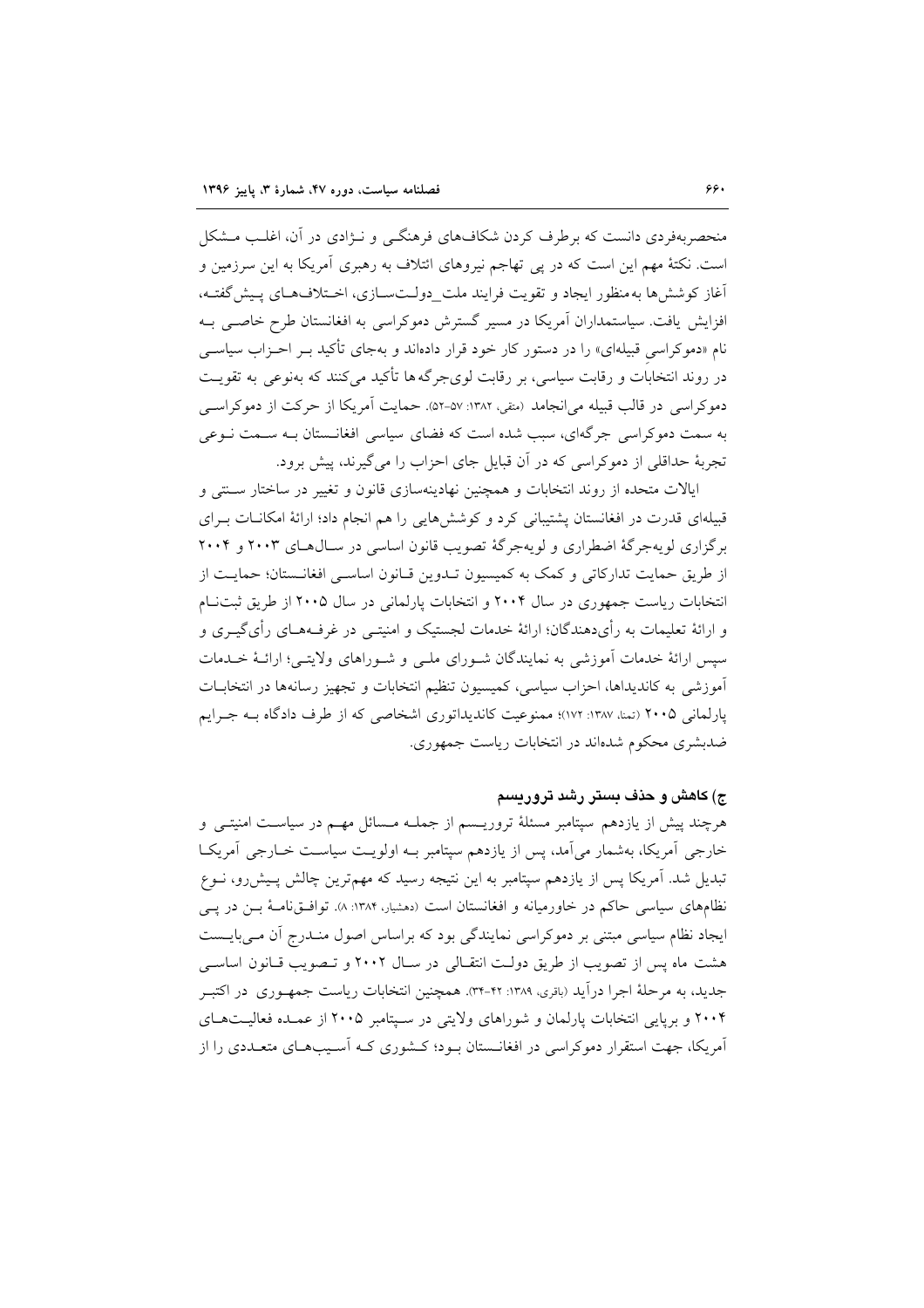ناامنی، فقر، فساد و تجارت گستردهٔ مواد مخدر متحمل شده است، در فـضایی بحرانـبی بــهسـر می یو د که نضج گرفتن نهادهای نوپای مدرن را در آن با چـالش مواجـه مـی سـاخت؛ بنـابراین برنامهریزی دقیق و کمکهای همهجانبه نیاز بود تا جامعهٔ چندپارهٔ افغانستان را با تنـوع قـومی، فرهنگی، مذهبی و زبانی، آمادهٔ پذیرش شکل نوینی از زندگی سیاسی سازد.

رویکرد دموکراسی سازی در چارچوب مبارزه بـا تروریـسم معنـا مـیپـذیرد. آمریکـاییِهـا درصدد تغییرات بنیادین در حوزههای اقتصادی، ساختار بنیادین قدرت و ... برآمدنـد و معتقـد بودند که در صورت گسترش دموکراسی، ارزشها و الگوهـای همـسانی بـا سـایر کـشورها بهوجود مي آيد كه در سايهٔ آن منازعات بين بازيگران منطقـه، مـديريت و ريــشهٔ افراطـي گـري خشک خواهد شد. در این صورت است که افغانستان و همسایگان خواهند توانست به صلحی پایدار دست پابند. برخلاف سند راهبرد امنیت ملی ۲۰۰۲ که در آن، اشاعهٔ دموکراسی بهعنـوان یکی از اهداف ملی و راههای مقابله با تروریسم برشـمرده شـده بـود، در سـند ۲۰۰۶ بـهمثابـهٔ مهمترین شاخص مطرح شد و چنین آمده است که ما به یاری مردم افغانستان رفتیم تـا رژیــم طالبان و حامیان تروریسم القاعده را سرنگون و کمک کنیم تا حکومت دموکراتیک جدیـدی را جانشین آن کنیم و ما بانیان دموکراسی در خاورمیانـه هـستیم. در ایـن زمینـه، تـصور مـی شـد دموکراسی در بطن قدرت نظامی از فرصت لازم برای تداوم و گسترش برخوردار خواهد شـد؛ ضرورت مقابله با دولتهای مستبد بهعنوان موانع گسترش آزادیخواهی، امری بایـسته اسـت؛ امنیت و مقابله با تروریسم از طریق کمک به فرایندهای دموکراتیزه کردن فـزون تـر مـی شـود و تقویت نهادهای دموکراتیک به ایجاد امنیت داخلی و کاهش منازعات و تقویت صلح داخلـی و منطقهای کمک خواهد کرد (ارشاد،۱۳۹۰: ۱۶-۱۵). ایـن در حـالی اسـت کـه افـزایش بـی ثبـاتی در افغانستان همین نتیجه را برای منطقه نیز ممکن است ایجاد کند (قربانی شیخ نشین و باهوش فاردقی،  $(59.1590)$ 

### د) امنىتسازى

افغانستان در دهههای گذشته همواره با بحرانهای گوناگون و فقدان امنیت مطلوب مواجه بوده و ناامنی گسترده بهویژه در ابعاد اجتماعی و اقتـصادی، زیـانهـای فراوانـی را بـرای افغـانهـا بههمراه داشته است. در این شرایط، سیاست منفعتگرایانهٔ آمریکا بر مبنای مداخلهٔ نظـامی، در جهت استقرار و تقویت امنیت در این کشور به اقداماتی مبادرت کرد: کمک گستردهٔ مـالی بـه بازسازی نیروهای مسلح افغانستان (موسوی، ۱۱:۱۳۸۷)؛ ارائهٔ مشاورههای امنیتی و نظامی به مراجع مربوطه در افغانستان و اتخاذ تصمیمهای مقتضی مشترک در مواردی که به باور مقامات افغـانی تمامیت ارضی، استقلال و امنیت آن کشور در معرض تهدید و خطر قرار داشت؛ ادامهٔ عملیات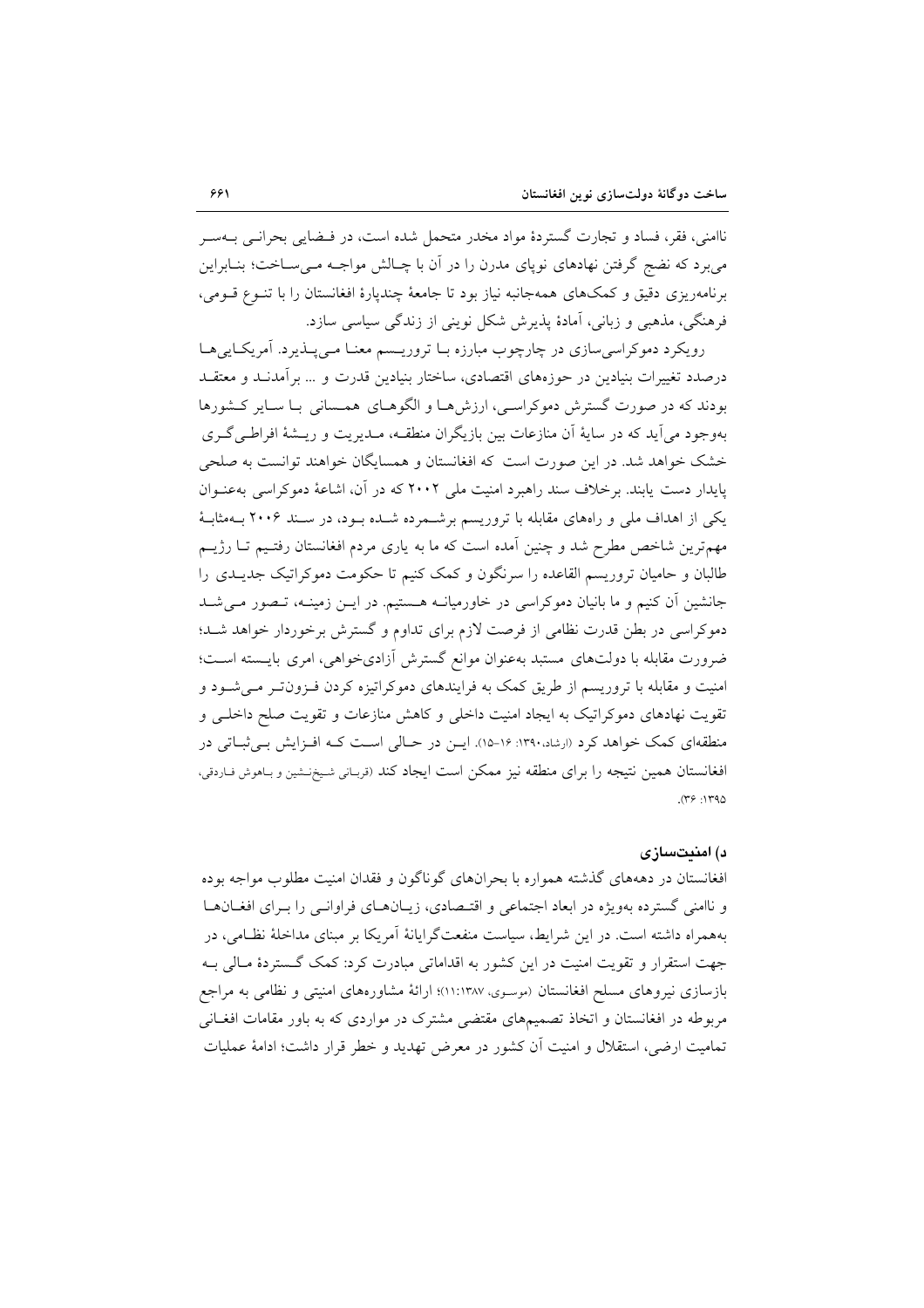ضدتروریسم در همکاری با نیروهای افغانستان؛ حمایت از مساعدتهای ائتلاف از برنامهٔ ضـد مواد مخدر دولت افغانستان؛ تداوم تبادل اطلاعاتی و استخباراتی میان نیروهای امنیتی افغانستان با نیروهای آمریکایی (ارشاد، ۱۳۹۰: ۱۶۲-۱۶۰)؛ تقویت روابط افغانستان با ناتو؛ امضای موافقتنامیهٔ مشارکت استراتژیک بین آمریکا و افغانستان در سال ۲۰۰۵ (کتاب سبز، ۱۳۸۸: ۲۸۲).

یکی از چالشهای بزرگ آمریکا بهمنظور تثبیت امنیت در افغانــستان، وجــود افــراد مــسلح باقیمانده از دوران جنگهای داخلی است. در دوران جهاد، گروههای مختلفی از قومیتهـای گوناگون برای مبارزه با شوروی تشکیل و هر یک از این گروهها، به روش۵های گوناگون تجهیز شدند. هدف از اجرای طرح خلع سلاح، تداوم عملکرد حکومت افغانـستان بـهمنظـور ايجـاد محیطی امن از طریق خلع سلاح و منحل کردن گروههای مـسلح غیرقـانونی بـهمنظـور تثبیـت وضعیت گسترش حکومت مرکزی و حاکمیت قانون بود (حسنزاده، ۱۳۸۹: ۸۹). طرح خلع سـلاح شرط اساسی برای پیشرفت حکومت مرکزی و اولـین سیاسـت اصـلی بـرای دوران پـس از اجلاس بن بود. دولت افغانستان با همکاری آمریکا و سایر کشورهای مساعدتکننده، کوشش كردند اين تحول را به سمت بسط حاكميت قانون و ايجاد نظام اداري فراگير سوق دهنـد. ايـن برنامه با جمع کردن سلاحهای کوچک و تجهیزات نظامی سنگین می توانست بهعنوان راهبردی بسیار حیاتی، بر منحل کردن گروههای شبهنظامی فعال تمرکز کند (تمنا، ۱۳۸۷: ۱۴۱–۱۳۸٪).

قدرت یابی مجدد طالبان را باید ناکامی ائتلاف بینالمللی به رهبری آمریکا دانست که زندگی بهتری را برای مردم افغان نوید میداد. از مهمتـرین آثـار ایــن وضــعیت، آغــاز دور تــازهای از بازخیزی طالبان در قالب نوطالبان است. نسل جدید طالبان، سازمانی سیاسـی در سـطح کـشور است که قابلیت ترمیمپذیری و بازسازی تشکیلاتی خود را به اثبات رسـانده (بوسفی، ۱۳۸۴: ۷) و براساس رهبريت سنتي بزرگترين قوم افغان (پشتون) عمل مي كنند. طالبان جديد تفاوتهـايي با طالبان گذشته دارند؛ آنان، اجرای شریعت را اولویت خـود در مبـارزه ندانـسته و در مقابـل، هدف اول خود را آزادسازی افغانستان از اشغال خارجی هـا مـی داننـد (نـامی، ١٣٨٧: ١٨٢). صـعود نوطالبان، روند دولتسازي نوين افغانستان را با دشواري هـايي عمـده مواجـه سـاخته اسـت؛ چنانکه یکی از چالش های آمریکا بهمنظور تثبیت<sup>'</sup> امنیت در افغانستان، وجود همین افراد مسلح باقیمانده از دوران جنگهای داخلی است (2 :Bowman & Dale, 2009) و از سوی دیگر، بــدون منابع کافی نیز این کشور نمی تواند بهسوی توسعه حرکت کنـد و از چـالش۵هـا خــود بکاهــد . Gleason & Krambs.  $2012:1$ )

1. Stabilization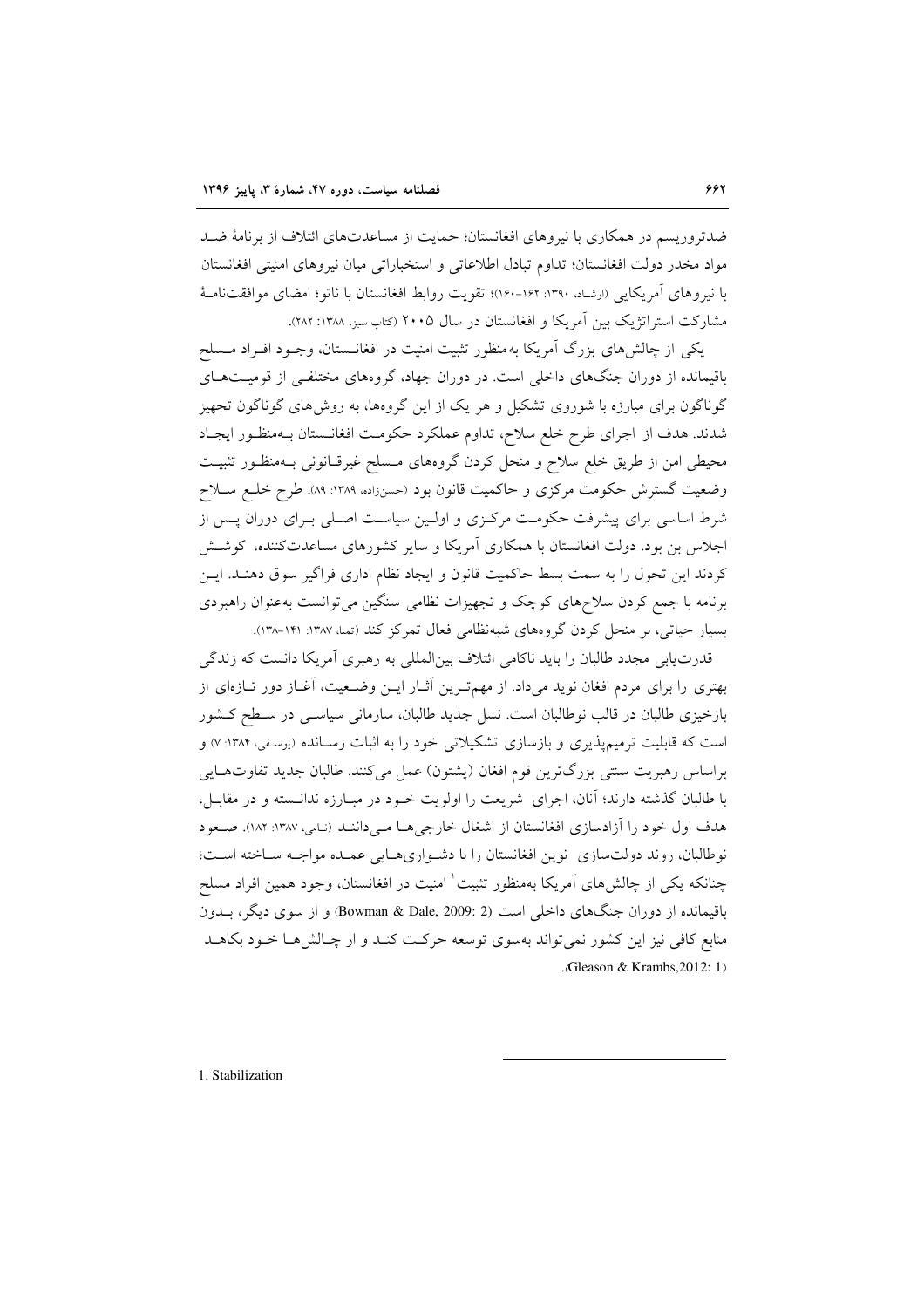#### نتيجه

دولتسازی، برخلاف دولت\_ملتسازی که فرایندی است طبیعی و بـا سـیر عـادی تحـولات تاریخی در اروپا، همراه شده، پروژهای است کـه بـه کـار سـاختوسـاز دولـت، مـی آیـد و در جستوجوی آن است که زایمان دولت را به طریق سزارین، انجام دهد. پـروژهٔ دولـتسـازی، یس از جنگ جهانی دوم، بهویژه در ژاپن و آلمان، پدیدار شد، ولی مختصاتی داشت کـه آن را در میانهٔ دو نوع دولت\_ملتسازی ستتی و دولتسازی نوین، قرار میداد. دولتسازی یساجنگ جهانی دوم، در دو کشوری صورت پذیرفت که مؤلفههای پدیدآورندهٔ دولت و ملت، از پیش وجود داشت و هر دو کشور آلمان و ژاپن، پیشینهٔ فرهنگی زایـش دولـت\_ملـت را در ذخیرهٔ ملـی خـود داشـتند، فروپاشـیده هـم نبودنــد و تنهــا جنـگ را باختــه بودنــد و عناصـر دولتسازانهٔ ملت پایه، در میان آنان وجود داشت. نیز، ساختوسـاز دولـت در ژاپــن و آلمــان، نوعی هماوردی آمریکاییها با روسها بود؛ روسهایی که در میـان متحـدان خـود در اروپــای شرقی، به تلافی اقدام های آمریکایی ها، مشغول پروراندن و ساخت وساز دولت های کمونیستی بودند. اما دولتسازی نوین، واکنشی نومحافظه کارانه از سوی آمریکایی هایی بـود کـه در یـک نظام سلسلهمراتبي قدرت، قدرت برتر بودنـد و وجـود برخـي عناصـر ضـدهژمون، قـدرت و سيطرة أنها را، دچار تزلزل مي ساخت.

### منابع و مآخذ

### الف) فارسى

- ۱. ارشاد، ذاکر حسین (۱۳۹۰الف)، استراتژی آمریکا در افغانستان پس از طالبان، کابل: تاک.
	- ۲. امیری، جمشید (۱۳۸۹)، سرنوشت دموکراسی در افغانستان، کابل: سعید.
- ۳. امینیان، بهادر؛ کریمی قهرودی، مائده (۱۳۹۱)، «استراتژی دولت\_ملتسازی اَمریکا در افغانستان»، دانـش سیاسـی، سـال هشتم، ش ۱۵، بهار و تابستان، ص ۹۷-۶۹.
	- ۴. اونیل، پاتریک (۱۳۹۱)، مبانی سیاست تطبیقی، ترجمهٔ سعید میر ترابی، تهران: قومس.
- ۵. باقری، اسماعیل (۱۳۸۹)، «بررسی تطبیقی موقعیت داخلی و خارجی افغانسستان پس از هـشت سـال اشـغال خـارجی»، راهبرد جهان اسلام، سال دهم، ش ٣٨.
- ۶. برنل، پیتر؛ ویکی، رندال (۱۳۸۷)، مسائل جهان سومی؛ سیاست در جهان در حال توسعه، ترجمهٔ احمـد سـاعی و سـعید مير ترابى، تهران: قومس.
	- ۷. بشیریه، حسین (۱۳۸۰)، آموزش دانش سیاسی (مبانی سیاست نظری)، تهران: نگاه معاصر.
		- ٨ ---------- (١٣٨٢)، جامعهشناسي سياسي، تهران: نشر ني.
	- ۹. تمنا، فرامرز (۱۳۷۸)، سیاست خارجی آمریکا در افغانستان، تهران: پژوهشکدهٔ مطالعات راهبردی.
- ۱۰. جوریس، رابرت (۱۳۸۳) ،«دکترین دولت نومحافظهکار اَمریکا»، ترجمهٔ سید اصـغر کیـوان-حـسینی، مطالعـات راهبـردی بسيج، ش ٢۵، ص ٥۵-۴۰.
- ۱۱. حاتمی، عباس (۱۳۹۰)، «نظریههای مختلف دولتسازی؛ بهسوی چارچوببندی نظری»، پژوهشنامهٔ علوم سیاسـی، سـال ششم، ش ٣، ص ١٨٥-١۶٠.
	- ۱۲. حیدری، حمید (۱۳۸۷)، «نظریهٔ صلح دموکراتیک»، علوم سیاسی، سال یازدهم، ش ۴۱، ص ۶۰-۳۵.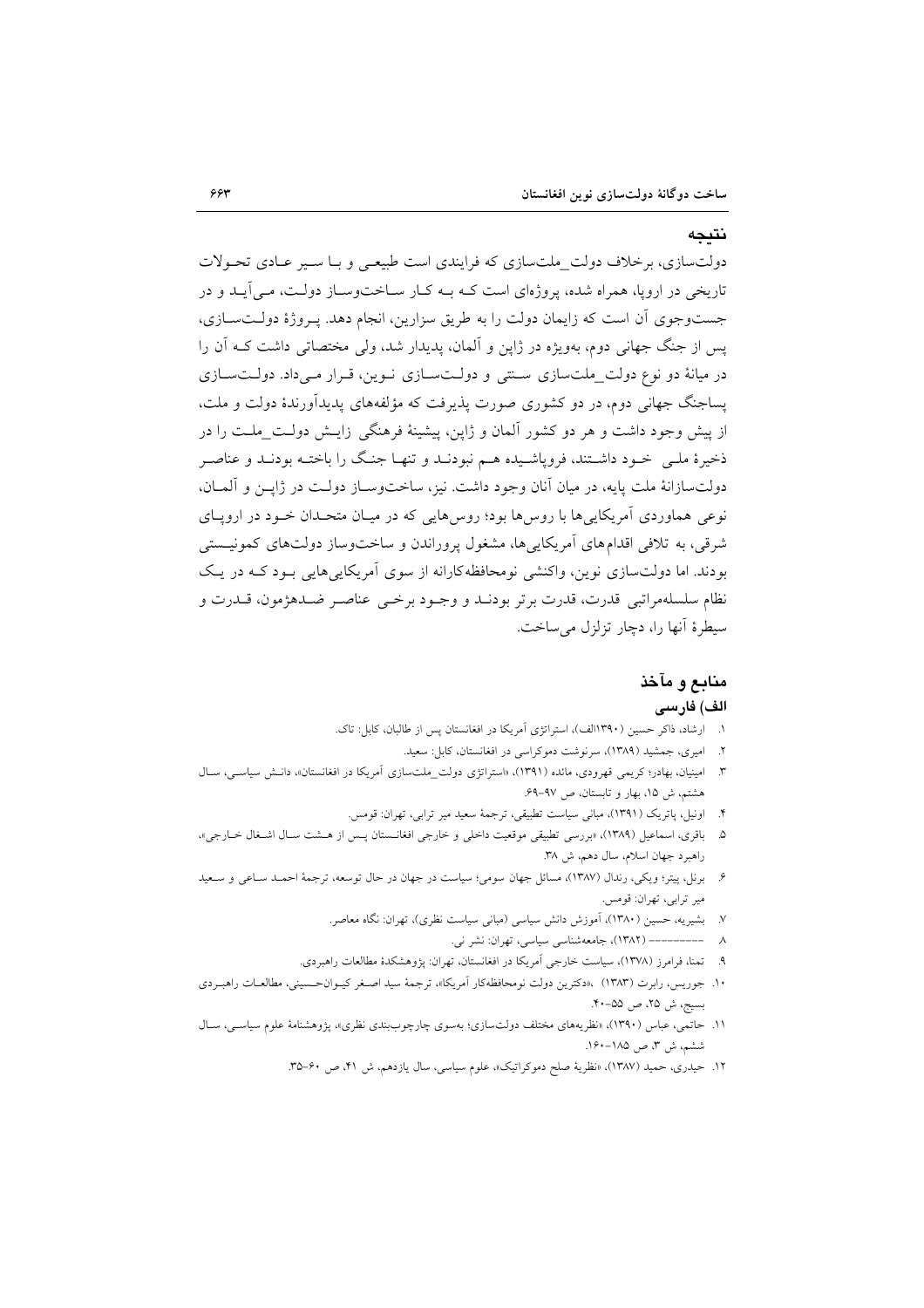| ۱۳. حسنزاده، زهرا (۱۳۸۹)، بررسی تأثیر طالبان بر دولت_ملتسازی در افغانستان، پایانLامهٔ کارشناسی رشد علوم سیاسـی،                                           |
|-----------------------------------------------------------------------------------------------------------------------------------------------------------|
| دانشگاه فردوسی مشهد.                                                                                                                                      |
| ۱۴.  دهشیار، حسین (۱۳۷۸)، «اَمریکا و پارادایم قومی در افغانستان»، اطلاعات سیاس <u>ی ا</u> قتصادی، ش ۶ و ۵ ص ۱۸–۱۰.                                        |
| ۱۵. ----------- (۱۳۸۴) نومحافظهکاران و سیاست خارجی اَمریکا، تهران: نشر سرایی.                                                                             |
| ۱۶. ------------ (۱۳۸۷) «لیبرالیسم، امپراطوری و عدم نیاز به توازن»، رهیافتهای سیاسی و بین(لمللـی، ش ۱۵، ص ۶۲–                                             |
|                                                                                                                                                           |
| ۱۷.  --------------- (۱۳۸۷). «الگوی امنیتی در خاورمیانه»، مطالعات خاورمیانه، سال چهاردهم، ش ۵۶ ص ۴۵–۲۵.                                                   |
|                                                                                                                                                           |
| سال بیستوسوم، ش ۴، زمستان، ص ۱۰۸۸-۱۰۵۱.                                                                                                                   |
| ۱۹. ----------------- (۱۳۸۸ ب). «ناکامیهای اَمریکا در افغانستان»، اطلاعات سیاسی اقتصادی، ش ۲۶۹_۲۷۰، بهمــن و                                              |
| اسفند، ص ۱۰۷–۹۶.                                                                                                                                          |
| ۲۰.  رسولی، یاسین (۱۳۸۶)، پاسخ سنت به سکولاریسم در افغانستان (۲۰۰۱–۱۸۸۱)، تهران: عرفان.                                                                   |
|                                                                                                                                                           |
| ۲۱.  زرگر، افشین (۱۳۸۷)، «مدل دولت_ملتسازی: از مدل اروپا تا مدل اوراسیا»، علوم سیاسی، سال چهارم، ش ۷، ص ۵۵–                                               |
|                                                                                                                                                           |
| ۲۲. زهرانی، مصطفی (۱۳۸۴)، یازدهم سپتامبر، جهانیشدن و برتری،طلبی آمریکا، روندهای جدید بـینالمللـی، تهـران: دفتـر                                           |
| مطالعات سياسي و بين لمللي.                                                                                                                                |
| ۲۳. ساعی، احمد (۱۳۸۹)، مسائل سیاسی-اقتصادی جهان سوم، تهران: سمت.                                                                                          |
| ۲۴. سبحانی، مهدی (۱۳۸۸)، «راهبرد جدید اَمریکا در افغانستان»، سیاست خارجی، سال بیستوسوم، ش ۳، ص ۶۷۵–۶۵۰.                                                   |
| ۲۵. سنبلی، نبی (۱۳۸۵)، «افغانستان: ضعف سیاسی ًو مداخلهٔ خارجی»، سیاست خارجی، سال بیستم، ش ۲ ـــ ۳، تابـــــتان و                                          |
| پاييز، ص ٧٧۵-٧۵٠.                                                                                                                                         |
|                                                                                                                                                           |
| ۲۶. شفیعی، نوذر (۱۳۸۳)، «بررسی سیاست خارجی اَمریکا در افغانستان در پرتو طرح خاورمیانه بزرگ»، نهضت، سال پنجم،                                              |
| ش ۱۸ _ ۱۷، ص ۱۴۰–۱۲۵.                                                                                                                                     |
|                                                                                                                                                           |
| ۲۷.   ––––––––– (۱۳۸۷)، «فراینـــد دولــــت¬ـــــازی در افغانـــــــتان»، بیـــــستم٫وهــــشتم آذرمـــاه ۱۳۸۷، منبـــع اینترنتــــی:                      |
| .http://drshafiee.blogfa.com/post-82.aspx<br>۲۸. ------------ (۱۳۸۹)، «تبیین سیاست نوین دولت اوباما در افغانستان و پاکستان»، روابط خارجی، سال دوم، ش ۵، ص |
| $VA - 9.$                                                                                                                                                 |
|                                                                                                                                                           |
| ۲۹. قربانی شیخنشین، ارسلان؛ باهوش فاردقی، محمود (۱۳۹۵)، «سیاستهای روسای جمهور اَمریکا پس از یازدهم سـپتامبر                                               |
| و صلح–سازی در افغانستان (با تکیه بر دکترین لیبرال_دموکراسی)»، فصلنامهٔ پژوهشهای روابط بینالملل، دورهٔ نخست،<br>ش ۱۶. ص ۴۲–۱۳.                             |
|                                                                                                                                                           |
| ۳۰. کتاب سبز (۱۳۸۸)، افغانستان، تهران: دفتر مطالعات سیاسی و بینالمللی، چ دوم.                                                                             |
| ۳۱. کیوان حسینی، سید اصغر (۱۳۸۲)، «جایگاه نظریهٔ دولتهای ورشکسته در ملاحظـات امنیتــی نــوین آمریکــا»، سیاســت                                           |
| دفاعی، سال یازدهم، ش ۳، ص ۴۰-۲۰.                                                                                                                          |
| ۳۲. --------------------- (۱۳۸۵) واکاوی سیاست کنترل صدور فناوری در استراتژی کلان اَمریکا (۲۰۰۸–۱۹۴۵)، تهـران:                                             |
| مؤسسهٔ أموزشی و تحقیقاتی وزارت دفاع.                                                                                                                      |
|                                                                                                                                                           |
| تحولات افغانستان، تهران: انديشهسازان نور.                                                                                                                 |
| ۳۴ _------------------- (۱۳۸۸)، «نظریهٔ دولت ضعیف و فرومانده؛ بازتعریف جغرافیای سیاسی خشونت»، رهیافتهای                                                   |
| سیاسی و بین المللی، ش ١۶، ص ١١٠-٩٠.                                                                                                                       |
| ۳۵. کیوان-حسینی، سید اصغر؛ جمعهزاده، راحله (۱۳۹۰)، «سیاست دموکراسیسازی در کابینههای بعد از جنگ ســرد آمریکــا                                             |
| (کلینتون، بوش و اوباما)»، سیاست دفاعی، ش ۷۷، ص ۱۱۵-۹۰.                                                                                                    |